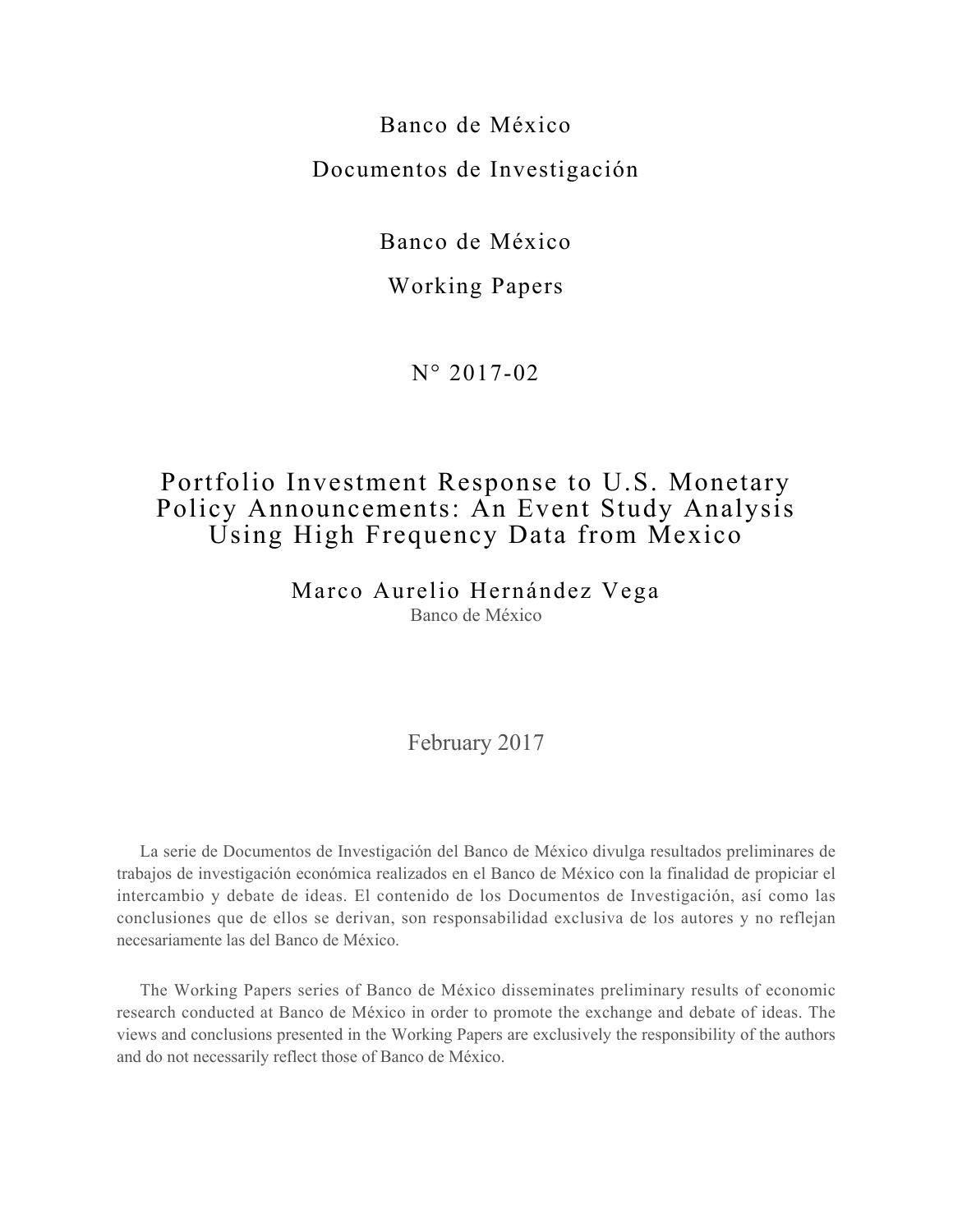#### Portfolio Investment Response to U.S. Monetary Policy Announcements: An Event Study Analysis Using High Frequency Data from Mexico\*

# Marco Aurelio Hernández Vega<sup>†</sup>

Banco de México

Abstract: We study how unconventional monetary policy announcements affect the entry of foreign investment in debt and equity in Mexico, placing special focus on announcements related to the third QE program and the taper tantrum episode. A novel dataset on daily debt and equity flows, that maps Balance of Payments data quite well, allows this paper to provide a better insight into movements of capital. The results suggest that both equity and debt flows appear to react immediately to unexpected U.S. monetary policy announcements, in particular if these are considered as bad news by investors. In turn, results using weekly data support the idea that investors interested in fixed income instruments move more prudently than those interested in equity who react quickly.

Keywords: Monetary Policy Announcements, Unconventional Monetary Policies, Foreign Portfolio Investment, Mexican Equity and Bond Market

JEL Classification: E4, E52, F21, F3, F62, G10

Resumen: Estudiamos cómo los anuncios de política monetaria no convencional afectan la entrada de inversión extranjera en deuda y acciones en México, poniendo especial énfasis en los anuncios relacionados con el tercer programa de "QE" y el episodio del "taper tantrum". Nuevos datos de frecuencia diaria de deuda y acciones, que mapean bastante bien los datos de la Balanza de Pagos, permiten a este artículo proporcionar una mejor comprensión de los movimientos de capital. Los resultados sugieren que tanto los flujos en acciones como en deuda parecen reaccionar de inmediato a anuncios de política monetaria de Estados Unidos inesperados, en particular si éstos son considerados como malas noticias por los inversionistas. A su vez, los resultados que utilizan datos semanales apoyan la idea de que los inversionistas interesados en instrumentos de renta fija se mueven con mayor prudencia en comparación a aquellos interesados en acciones los cuales reaccionan rápidamente.

Palabras Clave: Anuncios de Política Monetaria, Política Monetaria no Convencional, Inversión Extranjera de Cartera, Mercado Mexicano de Acciones y Deuda

 <sup>\*</sup>I would like to thank Alfonso Guerra, Sara Castellanos, Raul Ibarra and all the participants of the XIVth Emerging Markets Workshop for his comments and suggestions; to Diego Cardozo for excellent research assistance and two anonymous referees at Banco de Mexico.

<sup>&</sup>lt;sup>T</sup> Dirección General de Investigación Económica. Email: auhernandez@banxico.org.mx.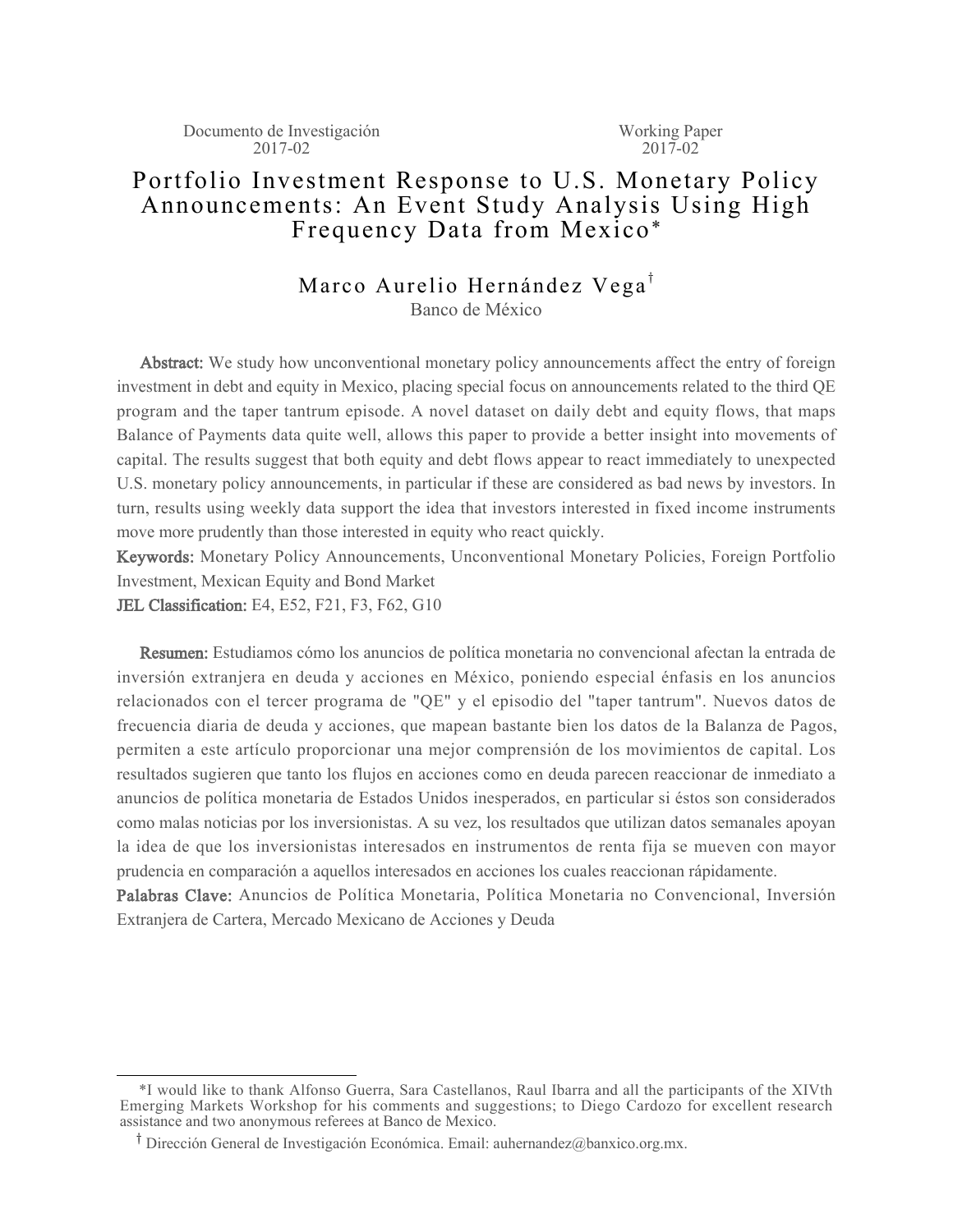### 1 Introduction

The end of the financial crisis let the world economy sailing across uncharted territory characterized, mainly, by close to zero interest rates and weak economic growth in advanced economies. In order to encourage economic activity, their central banks were forced to draw upon unconventional monetary policy measures (UMP).

Such environment motivated a "search for yield" behavior in international financial markets, leading to significant movements of capital towards emerging economies (EMEs), whose resiliency to the crisis, strong macroeconomic fundamentals and more optimistic growth expectations had made them very attractive to foreign investors looking for higher returns. Now, after several UMP programs implemented by the Federal Reserve (Fed)<sup>1</sup> and other major central banks (the European Central Bank and the Bank of Japan, for example) the world economy is facing new risks coming from the end of such programs and the normalization of monetary policy in the U.S.

This poses significant challenges to emerging market economies, given the economic and financial implications of U.S. monetary policy events. For instance, there is the financial turmoil observed back in mid-2013 when the Chair of the Board of Governors of the Fed at the time, Ben Bernanke, hinted the possibility of tapering the third quantitative easing program, which resulted in most emerging economies suffering from a significant retrenchment of foreign capital. $^2$  In addition, EMEs are not only exposed to unexpected announcements of monetary policy, but also to the significant fall in commodities prices and the strong appreciation of the U.S. dollar since mid-2014.

In the particular case of Mexico, investors search for yield behavior encouraged an important upturn of gross portfolio inflows. From the second half of 2009 and up to the second quarter of 2015, the average annual share of portfolio inflows became 60 percent of total gross capital inflows. Despite the taper tantrum episode in 2013 and the upsurge of risk aversion in international financial markets since the second half of 2014, gross portfolio inflows kept on registering positive values though they fell significantly in the first half of 2015.

As a result of the above, the literature on spillovers from U.S. monetary policy has expanded. For example, [Bowman et al.](#page-15-0) [\[2014\]](#page-15-0) studied the transmission of unconventional monetary policy on exchange rates, sovereign yields and stock prices for a set of 17 emerging economies, and found that Federal Reserve announcements resulted in sudden upswings in volatility. In particular, the authors found that every time an announcement drove down U.S. sovereign yields, the same

<sup>&</sup>lt;sup>1</sup>The first QE program, or QE1, started at the end of 2008 and ended in March 2010. QE2 in November 2010 and ended in June 2011. Operation Twist was announced in September 2011. Finally, QE3 lasted from September 2012 to October 2014.

<sup>&</sup>lt;sup>2</sup>The taper was first mentioned in May 22 and a second time on June 19 of 2013.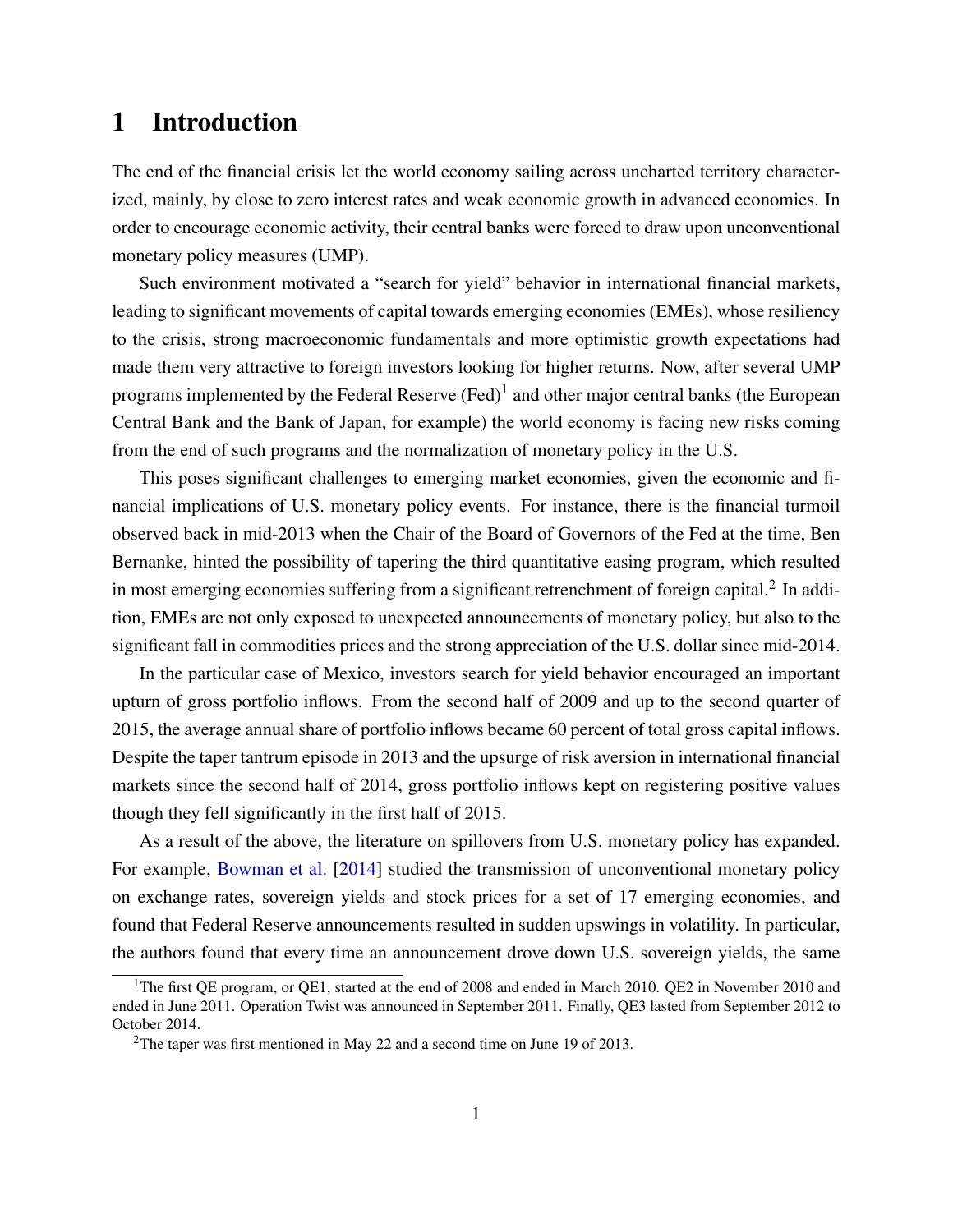occurred in emerging economies. Their results also highlight that emerging economies with weaker fundamentals were more vulnerable to U.S. monetary policy shocks.

Other works focus on the impact of monetary policy in advanced economies on capital flows to emerging economies. Specifically, the effects on portfolio investment have recently drawn substantial attention given its high sensitivity to external shocks and the availability of high frequency  $data<sup>3</sup>$  Among these works, [Lo Duca](#page-17-0) [\[2012\]](#page-17-0) studied the determinants of portfolio flows estimating a time varying parameters model. He shows that time variation is quite high and that local economic and financial developments are important for financial markets in periods of uncertainty, with the exception of panic events where risk aversion dominates.

One result consistent with recent research is that strong macroeconomic fundamentals play an important role in minimizing the spillovers effects of monetary policy in emerging economies. For example, [Fratzscher](#page-16-0) [\[2012\]](#page-16-0) estimates a factor model with weekly data to account for country heterogeneity and finds that global shocks have had an important effect on portfolio flows to emerging economies, but that these differ across countries depending on individual characteristics such as quality of institutions and macroeconomic fundamentals.

[Chen et al.](#page-15-1) [\[2014\]](#page-15-1) introduce a new methodology based on the work of [Gurkaynak et al.](#page-16-1) [\[2005,](#page-16-1) [2007b\]](#page-16-2) to identify both, the portfolio rebalancing channel and the signaling channel of transmission of monetary policy announcements. Their work finds that macroeconomic fundamentals do play an important role on country vulnerability to monetary policy events in the U.S.

In a different approach, [Dahlhaus and Vasishtha](#page-15-2) [\[2014\]](#page-15-2) estimate a VAR with sign restrictions to identify the normalization of monetary policy. Their results point to small negative effects of a policy normalization shock on monthly capital flows to EMEs, but this still leads to higher financial volatility in such economies; i.e. exits of foreign capital, albeit small, were considered by financial markets as a sign of vulnerability.

Most of these studies cover the effects of monetary policy on emerging markets as a group and do not provide results for individual countries, which is also important given that the evidence points to a high degree of heterogeneity across countries in the response of portfolio flows. In this regard, a recent work by [Park and Um](#page-17-1) [\[2016\]](#page-17-1) analyzes the effects of UMP measures adopted by the U.S. on Korea. Their results suggest that the Korean bond market is significantly affected by announcements related to "operation twist", taper and forward guidance, while they also find that the

<sup>&</sup>lt;sup>3</sup>One such dataset is Emerging Portfolio Fund Research (EPFR). This dataset provides daily, weekly and monthly data on institutional and individual investor flows making it more viable to track changes in investors' demand and short-run developments (see [Fratzscher](#page-16-0) [\[2012\]](#page-16-0); [Lo Duca](#page-17-0) [\[2012\]](#page-17-0); [Chen et al.](#page-15-1) [\[2014\]](#page-15-1) and [Park and Um](#page-17-1) [\[2016\]](#page-17-1)). In addition, [Fratzscher](#page-16-0) [\[2012\]](#page-16-0) and [Jotikasthira et al.](#page-16-3) [\[2012\]](#page-16-3) argue EPFR data provides a good representation of balance of payments data.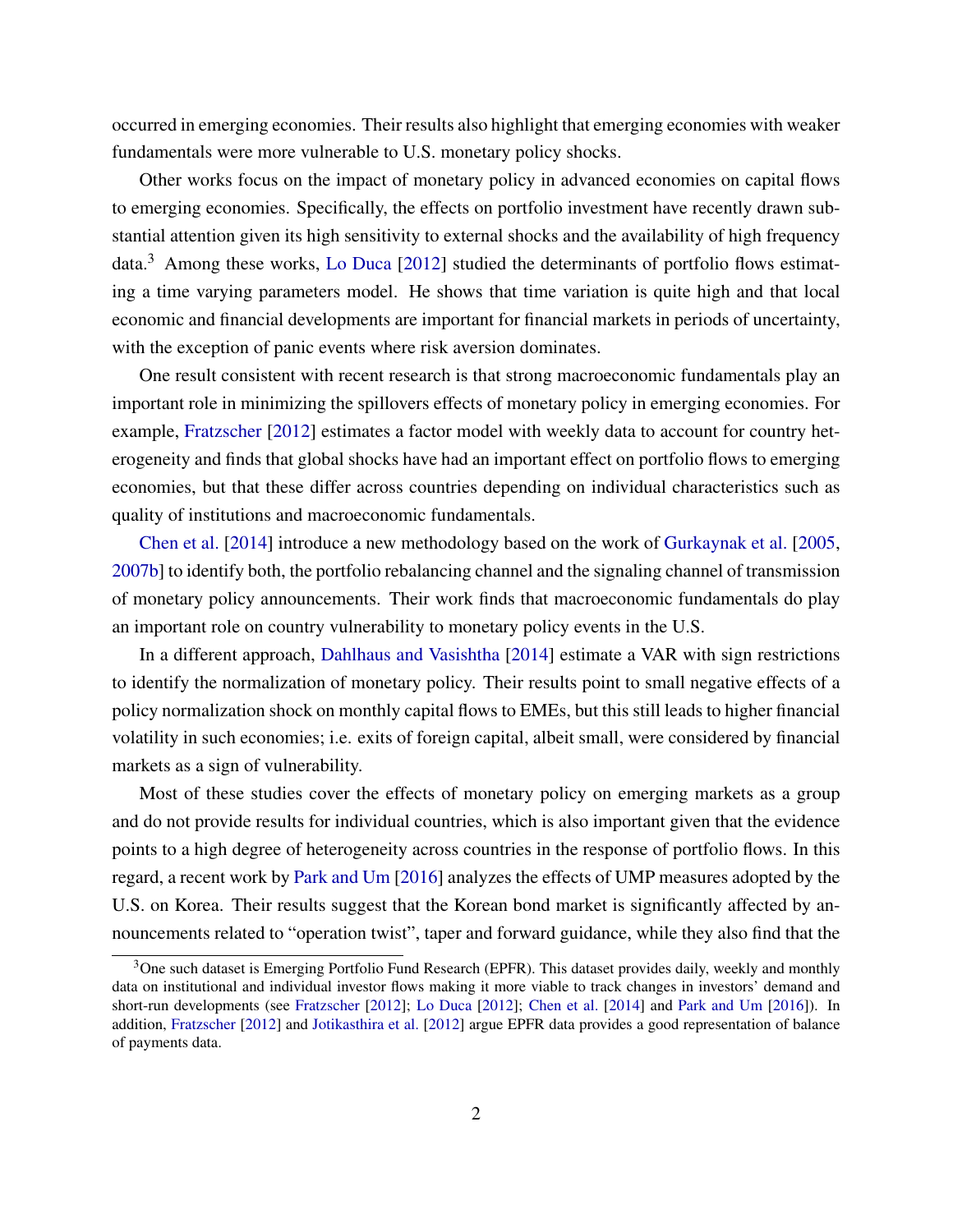effects of UMP on net foreign investment were significant only for short-term debt. Finally, their results also suggest that expectations of higher interest rates in the U.S. can lead to retrenchments of net foreign investment.

The objective of this work is to extend [Park and Um](#page-17-1) [\[2016\]](#page-17-1) analysis to portfolio investment in Mexico and study how UMP announcements affect the entry and exit of foreign capital and use the results as a benchmark for how one can expect portfolio inflows to respond before to unexpected announcements. A novel dataset on fixed income (hereafter debt to follow Balance of Payments terminology) and equity at a daily frequency is used. The article differs from that of the mentioned authors; first, in that the dataset used here contains information for both debt and equity flows and maps Balance of Payments (BoP) data better than any other dataset available for Mexico. Second, we provide a more in depth contrast of the results at different frequencies to account for possible delays in the reaction of investors after each monetary policy announcement. Third, we include additional variables to assess the robustness of the results and test if omitted variable bias is affecting the estimation. Fourth, we find serial correlation in the residuals when applying [Park](#page-17-1) [and Um](#page-17-1) [\[2016\]](#page-17-1) specification so we correct for it.

The hypothesis is that after unexpected monetary policy announcements by the Fed, portfolio flows will respond quickly and accordingly to as if such announcement would ultimately drive down long-term yields. This implies that after QE3 announcements investors realize that the Fed would drive long-term yields down by restricting the net supply of bonds. Since the different assets within investor's portfolios are imperfect substitutes, they are forced to substitute those in low supply for other assets with similar characteristics such as Mexico's bond and equity instruments leading to an increase of foreign flows (the opposite takes place with the taper announcements). In other words the portfolio balance channel would be playing a key role in the entry and exit of portfolio flows.

The results with daily data are mixed. The coefficients turn out with the expected sign only in some of the cases. The hint on September 2012 that the Fed may implement a new QE3 had a positive effect on debt flows the day after, while the taper announcement in June 2013 led to an important retrenchment. In the case of equity both QE3 events as well as the unexpected taper announcement in May had a negative significant impact. These counterintuitive results may be the result of investors' delayed response or because of omitted variable bias which is a common issue in event study analysis. In order to account for a possible tardy reaction from investors, flows data are accumulated into a five-day window (weekly), to address the last one we include some additional financial variables.

Our final results show the following: First, the estimations with daily flows are quite robust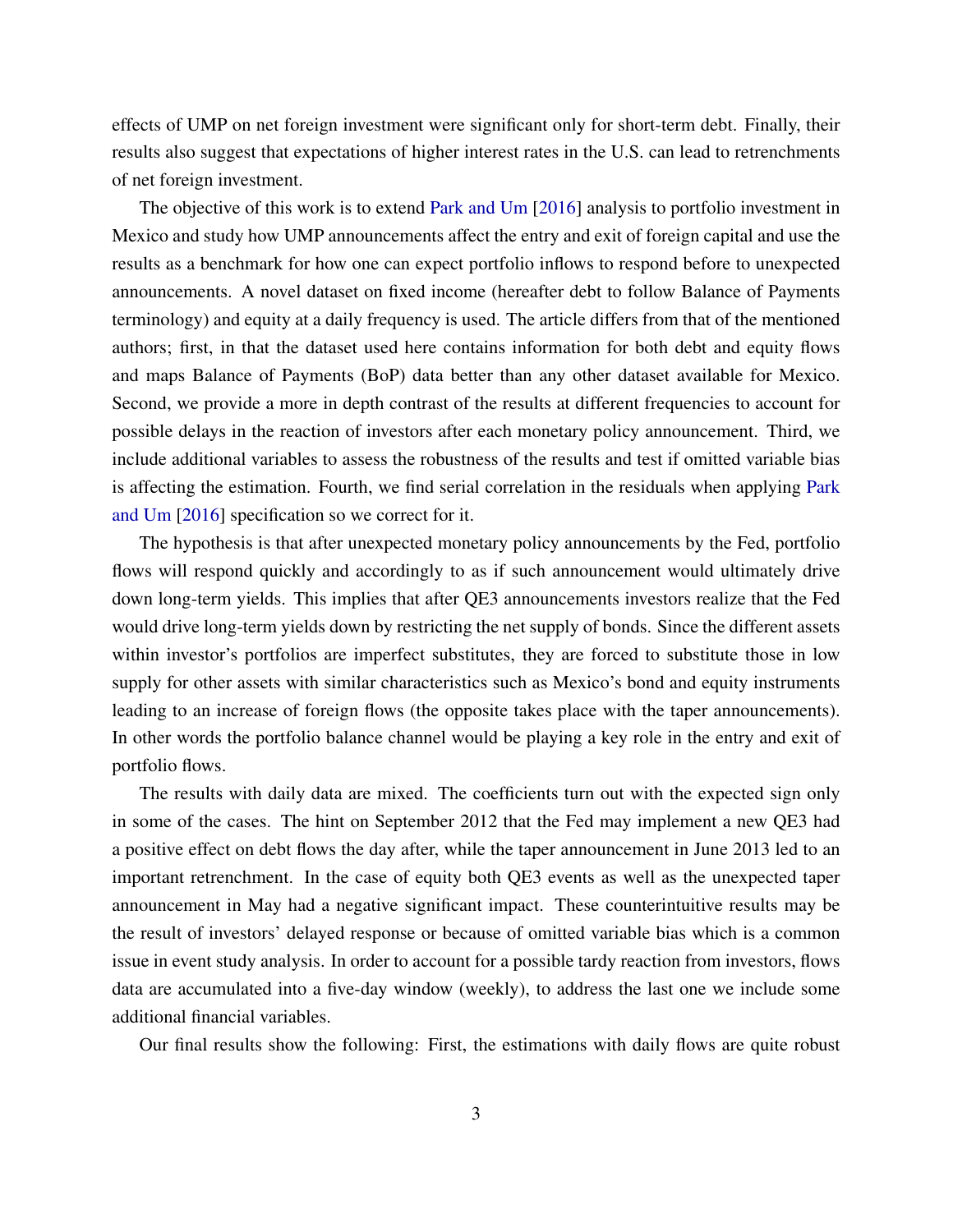to the inclusion of additional variables suggesting that omitted variable bias is not a big concern but still some counterintuitive results are present. Second, using weekly data the signs of the estimated parameters are more in line with what the portfolio balancing channel implies driving inflows up after QE3 announcements and leading to a retrenchment after the taper events. Third, including additional variables for weekly estimations does not lead to changes in the signs of the event dummy variables but some of the former become significant suggesting that omitted variable bias may be relevant, in contrast to what we observe for the model with daily data.

All in all, both equity and debt flows appear to react immediately to unexpected U.S. monetary policy announcements, in particular if these are considered as bad news. An additional result common in all our weekly estimations, and in the daily ones for debt flows, is that the effect of the unexpected taper announcement in May is relatively smaller than that on June, which may also support the idea expressed above about a more determined investors' response once they have assessed the effects of such announcements in their portfolios.

One way to interpret these results is that investors interested in fixed income instruments move more prudently compared to those interested in equity whom react quickly, to what they would consider bad news. Once the surprise of the initial announcement is assimilated, the probability of a similar announcement increases, leading investors to respond faster at the time such event takes place. That would explain the drastic change in signs, magnitude and significance of the estimated parameters from daily to weekly data.

The paper is organized as follows: the next section provides some stylized facts about capital flows in Mexico. The third section describes the new high frequency dataset and shows how it has a good match with Balance of Payments data. The fourth section describes the methodology of the event study analysis. Results are given in the fifth section. The sixth section shows some robustness tests. The seventh section concludes.

### 2 Stylized Facts About Capital Flows in Mexico

Up to the previous financial crisis, foreign direct investment (FDI) was the main component of capital flows to Mexico. From January 2000 up to the second quarter of 2008, FDI average annual share in total gross inflows was around 88 percent. Moreover, during the crisis (2008:Q3 to 2009:Q2 inclusive) FDI remained positive albeit the amount invested was smaller than in the previous years, see Figure [1.](#page-22-0)

Meanwhile, gross portfolio and other inflows average annual shares accounted for only 9 and 3 percent of total gross inflows respectively, but increased rapidly in 2007 and in the first half of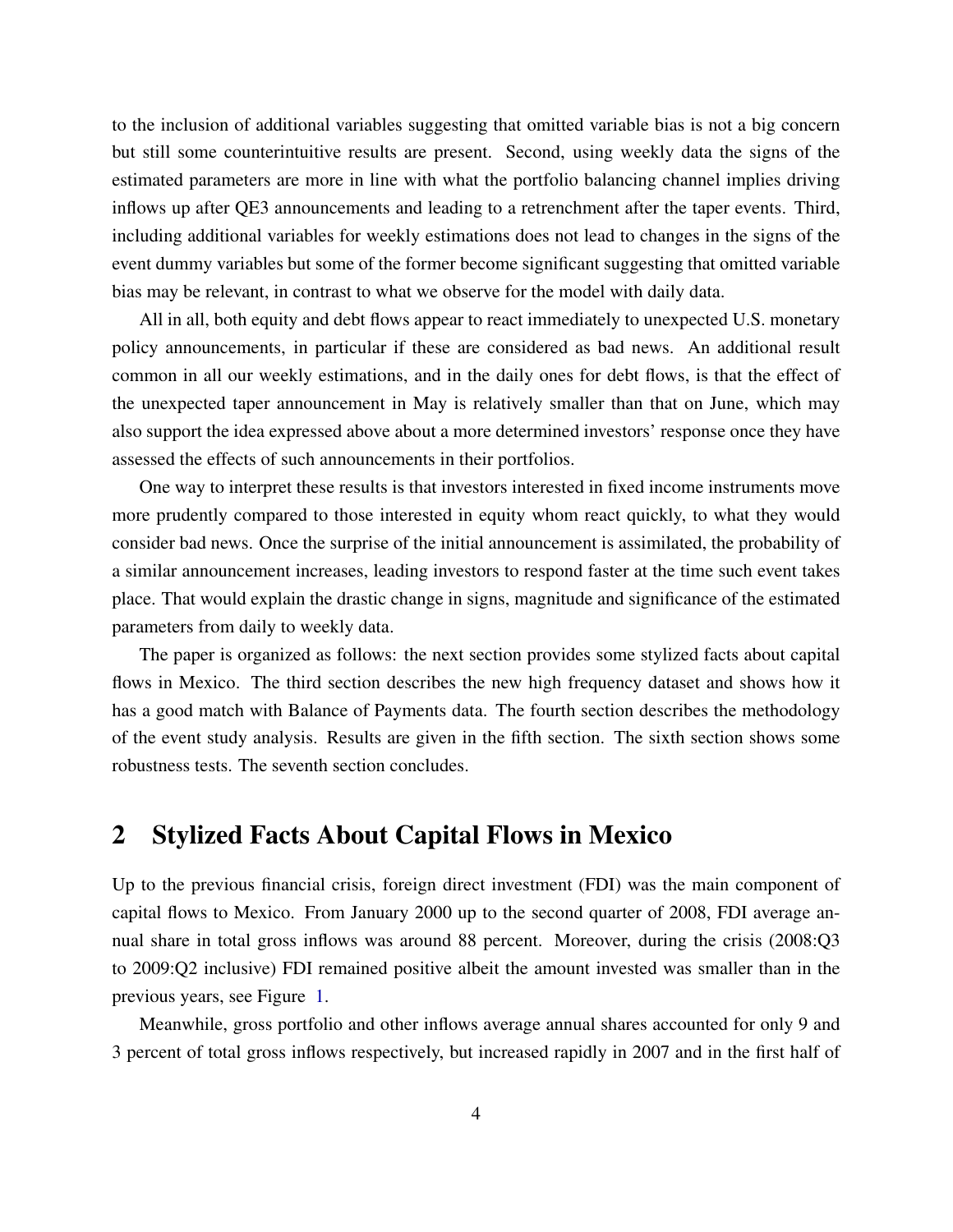2008 (in this period their participation in total gross inflows were 22 and 32 percent respectively). In contrast to FDI inflows, portfolio and other investment in Mexico suffered an important reversal during the crisis (the withdrawal in such flows was of 5.7 and 10 billion USD respectively).

After the financial crisis, investors search for yield behavior encouraged an important upturn of gross portfolio inflows in Mexico (other investment flows also began to increase rapidly but at a slower pace and lasted a shorter period than portfolio flows). From the second half of 2009 and up to the second quarter of 2015, the average annual share of portfolio inflows became 60 percent of total gross inflows, whereas FDI and other inflows shares were only 32.5 and 7.5 percent respectively. Despite the taper tantrum episode in 2013 and the recent upsurge of volatility and risk aversion in international financial markets since the second half of 2014, gross portfolio inflows kept on registering positive values. Although, they fell rapidly in the first half of 2015 because of the high degree of uncertainty on the global economy, and in particular in EMEs. These significant changes in the composition of capital flows in Mexico have made the analysis of portfolio investment relevant.

Portfolio inflows are composed by investment in debt and equity. Looking at the information provided in the BoP, before the financial crisis portfolio inflows played a modest role in the financial account, being debt the one component that appeared more attractive to foreign investors: From 2000 and up to the first half of 2008 debt inflows averaged 0.74 billion USD, whilst equity inflows averaged only around 0.14 billion USD. After the crisis, investment in debt increased dramatically registering an average inflow of 6.3 billion USD from the third quarter of 2009 to the second quarter of 2015, while equity rose up to 0.57 billion USD during the same period. The maximum amount of debt inflows occurred in the third quarter of 2012 reaching 14 billion USD and equity's peak was at 6.26 billion USD on the second quarter of 2014, see Figure [2.](#page-23-0)

Note that during the taper tantrum episode, equity flows fell substantially. In particular, they registered a retrenchment of foreign capital of around 5 billion USD. On the other hand, even under such scenario of high volatility in financial markets debt flows remain positive up to the first quarter of 2015.

Nevertheless, balance of payments data has two disadvantages for policy implementation; first, the data is available with a significant delay; and second, the low frequency at which such data is produced makes it not adequate to analyze the immediate response of portfolio flows during periods of uncertainty. Particularly, when markets perceive a change in the monetary policy stance in advanced economies. An analysis with data at a higher frequency could shed more light about how markets behave during such periods.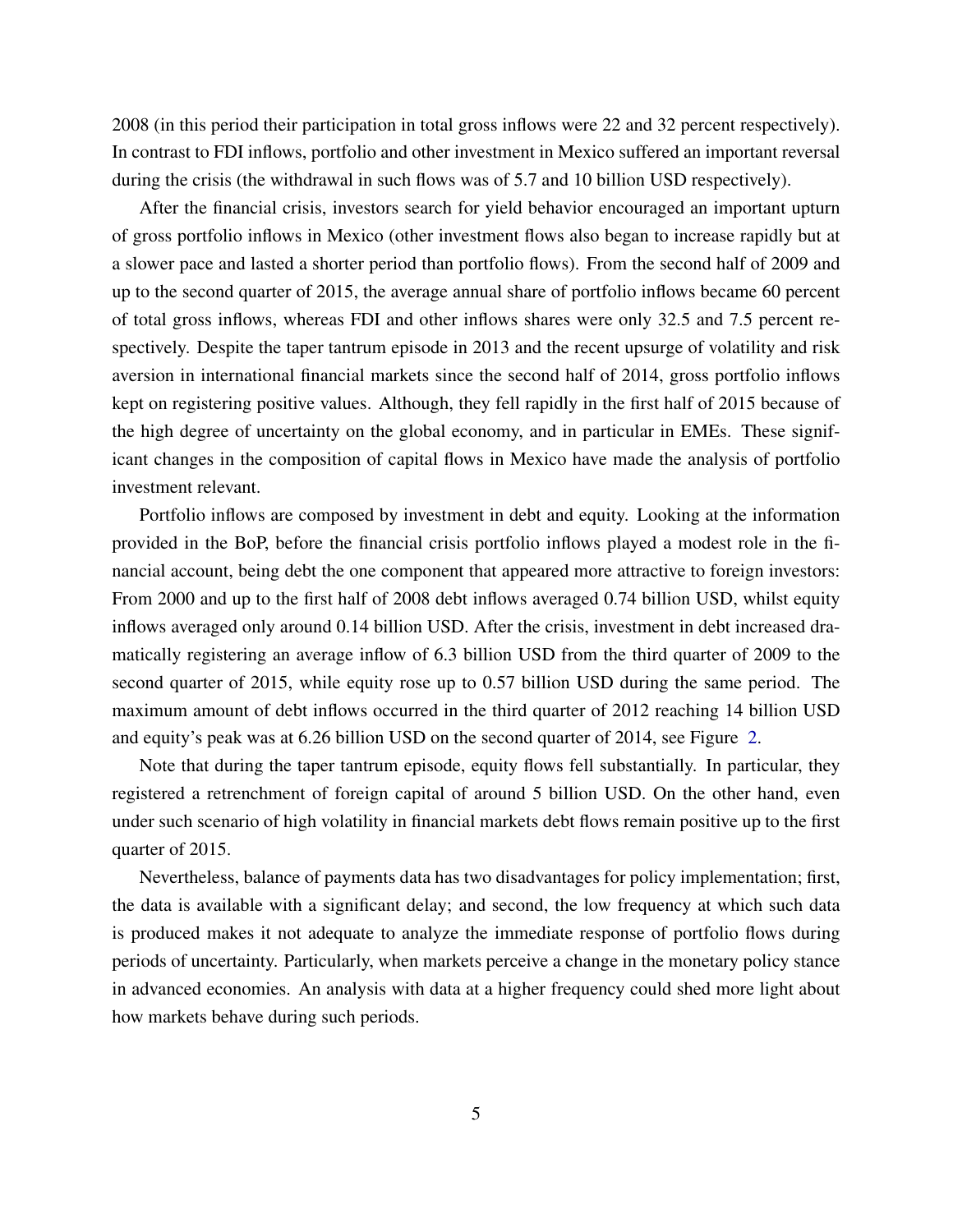### 3 High Frequency Portfolio Investment Data

In this work, we address the mentioned shortcomings of quarterly BoP data using a novel dataset that contains daily information on foreign net holdings of portfolio flows in Mexico (debt and equity). These data represent transactions of the most liquid instruments in the portfolio investment category in the Balance of Payments. The sources of the data are Banco de Mexico and INDEVAL (hereafter we refer to these new data as  $BN-IND$ ).<sup>4</sup>

Specifically, BN-IND includes information about all debt issued by the Federal government, public institutions, state owned companies, the deposit insurance institute (IPAB by its name in Spanish) and those issued by banks and corporations, and also has information about all transactions in equity that take place in the Mexican stock market. Following BoP definitions, we define debt as the aggregation of all public and private debt instruments.<sup>5</sup>

A particular period characterized by high financial volatility was 2013. On May 22 of such year, the president of the Federal Reserve (Ben Bernanke) hinted the possibility of "tapering" the third quantitative easing program, making a second remark in the following Federal Open Market Committee (FOMC) meeting of June 19. As a result, markets reaction revealed an increased risk aversion toward EMEs leading to significant exits of portfolio flows. In Mexico's case, the retrenchment in equity was around 6.6 billion USD between May 22 and June 19. This amount is quite significant considering that since the beginning of 2013 and up to May 22, the accumulated amount invested in equity was only around 0.6 billion USD. In turn, debt suffered an outflow of 3.9 billion USD in the same period. However, since the first day of 2013 and up to the day before Bernanke's announcement, there was an accumulated inflow of around 15.9 billion USD, see Figure [3.](#page-24-0)

From the time of the second remark about tapering QE3 up to the day before the FOMC meeting of September 18, when the Federal Reserve took back the taper, the accumulated amount of inflows to both, debt and equity, registered positive values of 0.8 and 1.9 billion USD respectively. This suggests that investors may have already inferred the delay of the taper as the date of the FOMC meeting of September was approaching. After that and to the end of the year, foreign investment in debt securities increased by 8 billion USD and by 4.6 billion USD in equity.

One of the main issues with high frequency data on portfolio investment is its matching with the Balance of Payments. Accumulating BN-IND into quarters, we observe that they are quite close,

<sup>4</sup>Quoting [Abreu Goodger et al.](#page-15-3) [\[2014\]](#page-15-3) INDEVAl is "*... the securities deposit agency (the Mexican CSD) that also manages - the Securities Deposit and Settlement System (also known for its acronym in Spanish as DALÍ), a settlement system for government debt securities issued locally ...*" for more details about INDEVAL go to www.indeval.com.mx or see the cited reference.

<sup>5</sup>However, it does not contain information on debt instruments issued abroad.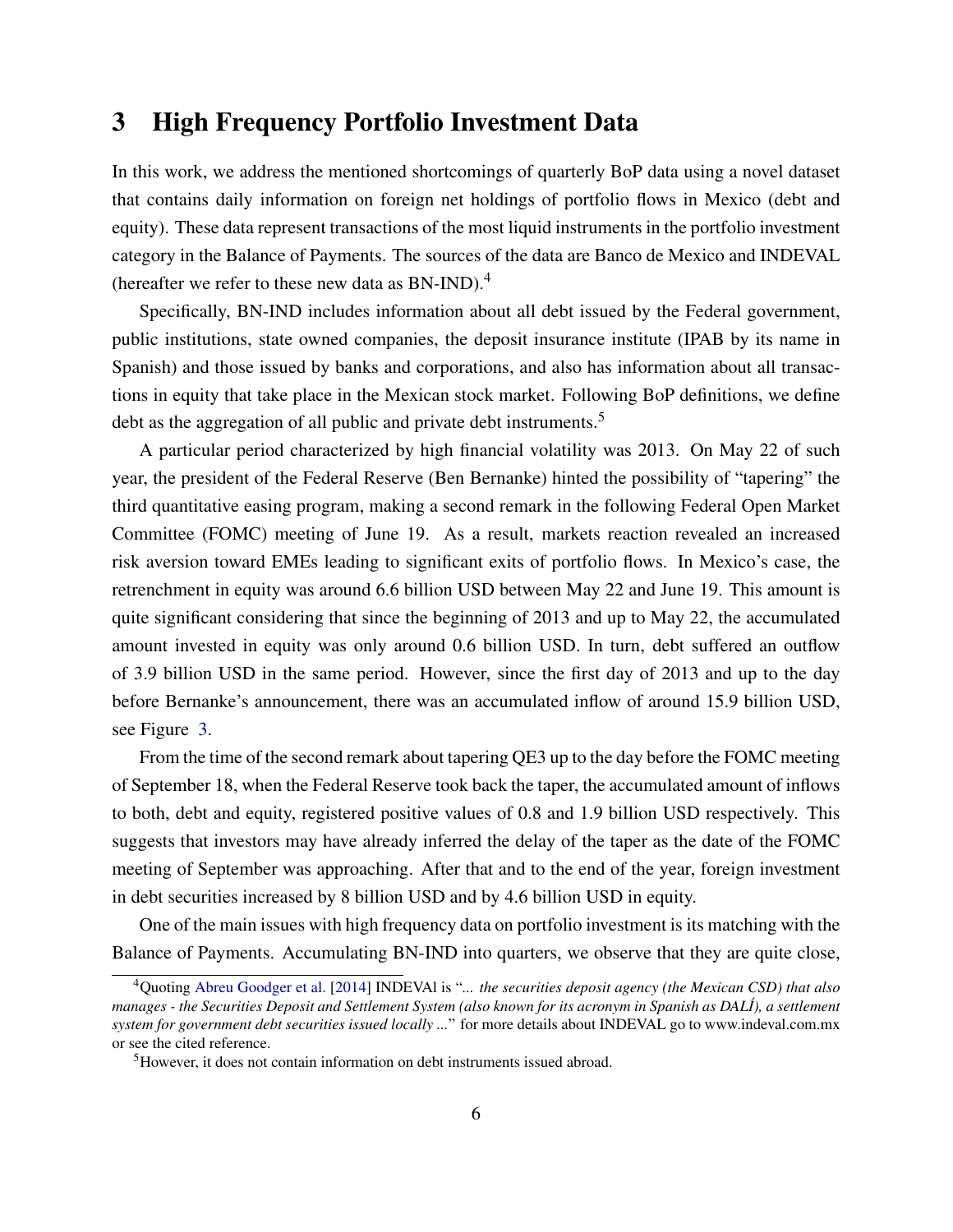see Figure [4.](#page-25-0) Equity has the best match since it is practically identical in almost the whole period of analysis, but the fourth quarter of 2012 and the first quarter of 2014, its correlation with equity in BoP is 86 percent. These mismatches respond to a reclassification of some equity transactions to the FDI category. Unfortunately, the information is not available to exclude them from the dataset.

In the case of debt, though not as close as equity, it does move in a similar fashion to debt from the BoP. The differences between these two can be explained by the fact that BoP data includes information on debt issued abroad, which sometimes can be quite significant and even offset the dynamics of that issued domestically. The correlation between BN-IND and debt in the BoP is 60 percent.<sup>6</sup>

The above suggests that indeed BN-IND is a very good representation of gross portfolio flows reported in the BoP. Specifically, when comparing it against Emerging Portfolio Fund Research (EPFR) which also provides high frequency data for Mexico but whose coverage of funds represent only a subset of all portfolio inflows.

The greatest advantage of EPFR is that it provides high frequency flows data for a vast number of countries allowing for cross-country comparison and analysis. However, EPFR weekly data on country flows to Mexico does not represent BoP data as good as BN-IND does. In fact, the differences are quite striking in some cases. For example, the opposite movements in debt from the third quarter of 2013 to the first quarter of 2014, and from the fourth quarter of 2014 to the second of 2015. Also, EPFR data correlation with BoP is weaker at 39 percent for debt and 29 percent for equity, see Figure [5.](#page-26-0)

#### 4 Methodology

Given the importance of portfolio flows in Mexico after the crisis, the objective of this work is to assess how unexpected monetary policy announcements in the U.S. affect foreign inflows of debt and equity, and use the results as a benchmark for how one can expect portfolio inflows to respond when facing future unexpected announcements.

The analysis relies in an event study analysis following [Park and Um](#page-17-1) [\[2016\]](#page-17-1). These authors state that such methodology suffers from endogeneity and omitted variable bias problems.<sup>7</sup> In the authors work endogeneity could arise if the Federal Reserve's reaction function were to include Korean asset prices as a factor that could affect its monetary policy decision. However, the fact

<sup>&</sup>lt;sup>6</sup>If debt issued abroad is removed from BoP data the correlation can go as high as 86 percent.

<sup>&</sup>lt;sup>7</sup>For a broader discussion about problems when using event study analysis, see [Gurkaynak et al.](#page-16-1) [\[2005\]](#page-16-1), [Gurkaynak](#page-16-4) [and Wright](#page-16-4) [\[2013\]](#page-16-4).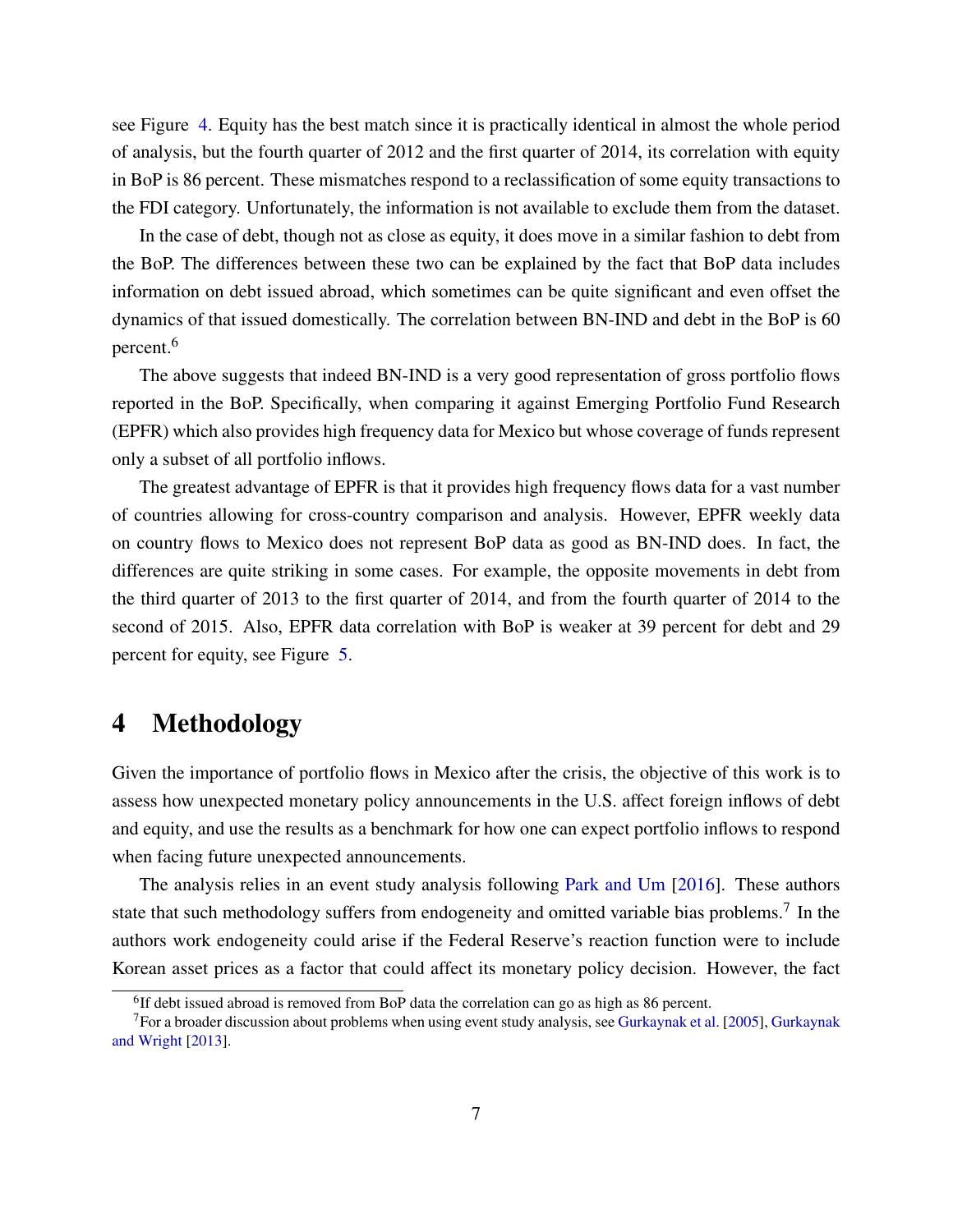that the stance of monetary policy in the U.S. depends on domestic factors only, it solves this problem.

The omitted variable bias issue can be more difficult to deal with. The authors suggest that this problem can be minimized by narrowing the time window of analysis as much as possible so that only the innovations to U.S. monetary policy are captured, i.e. the smaller the time window around the time the announcement is made, the higher its variance would be relative to that from other shocks and the bias will converge to zero. Taking advantage of high frequency data the authors estimate an OLS model for the one-day change in Korean bonds and net foreign investment using only dummy variables for the three quantitative easing programs, operation twist, the taper and some forward guidance announcements.

Extending these assumptions for Mexico's case, portfolio flows immediate response to unexpected announcements by the Fed is obtained from OLS estimation of the following model:

<span id="page-9-0"></span>
$$
Y_t = \alpha + \beta_1 Q E_3 + \beta_2 Q E_3 + \beta_3 T_m + \beta_4 T_j + \varepsilon_t \tag{1}
$$

where  $Y_t$  stands for daily gross inflows in equity or debt in billions of USD.<sup>8</sup> All dummies are set equal to one the next day after the announcement. The sample period used goes from January 3, 2012 up to July 9, 2015 as the data obtained from INDEVAL starts on that date.

In equation [1,](#page-9-0) U.S. monetary policy announcements are analyzed separately. The hypothesis is that, for example, markets were taken by surprise when the Federal Reserve first mentioned the taper in May 22, but were more alert by the announcement in June 19. If this is true, markets immediate reaction was probably not as dramatic in May. By introducing two separate dummies, we can gauge if this in fact happened. Then, the following set of dummy variables are defined: First,  $QE3<sub>s</sub>$  representing the initial hint of a possible asset purchase program on September 13, 2012 and  $QE3_d$  for the announcement ratifying its implementation on December 12, 2012.<sup>9</sup> Lastly, the dummies  $T_m$  and  $T_j$  represent the announcements of May 22 and June 19, 2013 respectively.

Initial results of equation [1](#page-9-0) with daily data exhibit an important drawback in that the null hypothesis of no serial correlation in the residuals is strongly rejected, see Appendix [C.](#page-29-0) In order to correct this problem we initially used the Bayesian information criterion to include lags of the dependent variable as recommended by [Enders](#page-15-4) [\[2004\]](#page-15-4), see Appendix [D.](#page-31-0) This works only for debt

<sup>8</sup>All flows variables are stationary, see Appendix [B.](#page-28-0)

<sup>&</sup>lt;sup>9</sup>The Federal Reserve also mentioned OE3 on August 31, but the announcement was clearer on September. In addition, this announcement took place on a Friday and the following Monday, September 3, was Labor Day making it more difficult to identify the effect of this announcement on portfolio flows.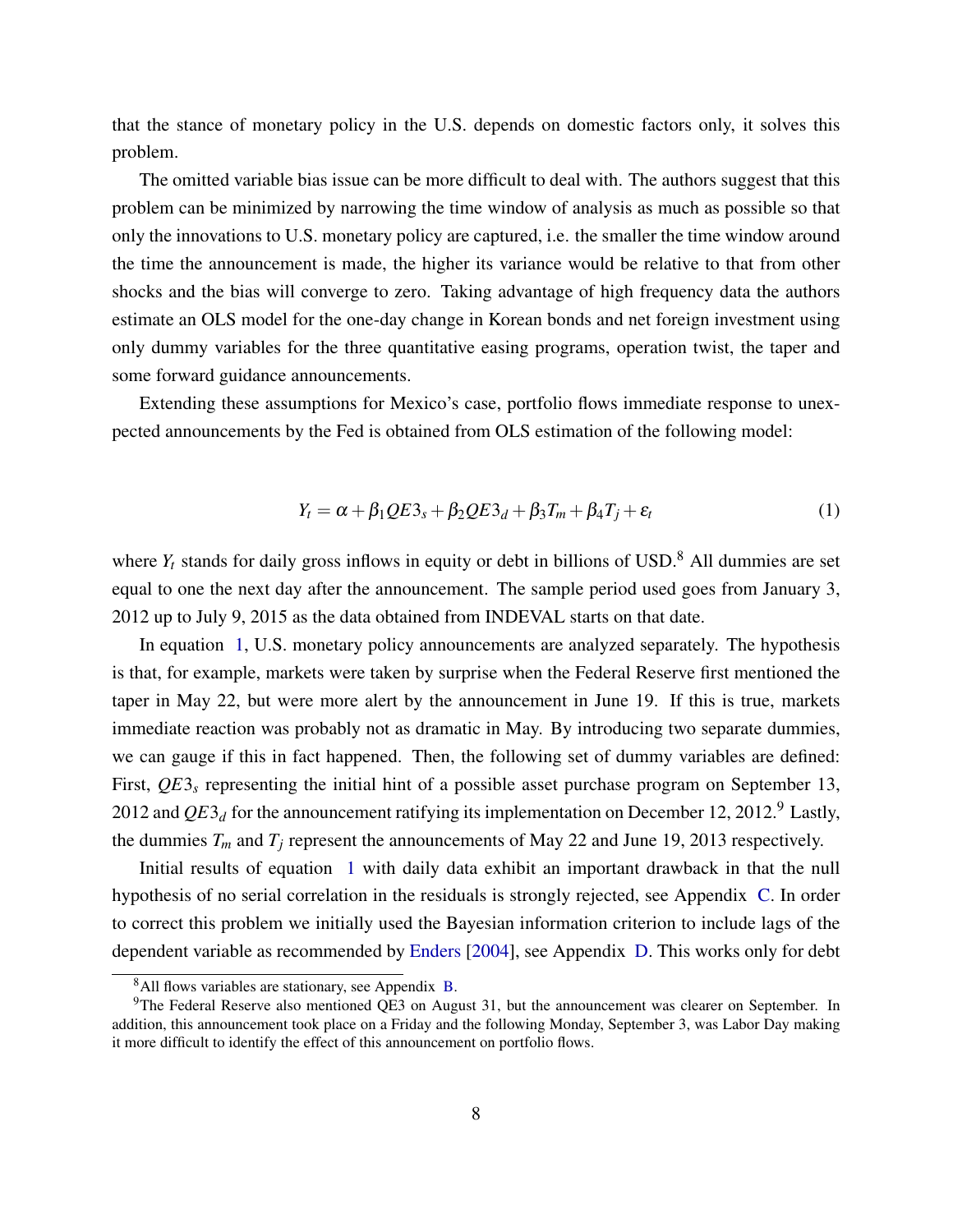flows, but not for equity where such criterion pointed to zero  $\log s$ .<sup>10</sup> In this case, we estimate equation [1](#page-9-0) using Newey-West standard errors.<sup>11</sup>

As a result of the above, the model for daily debt flows becomes:

<span id="page-10-0"></span>
$$
Y_t = \alpha + \sum_{i=0}^{I} \rho_i Y_{t-i} + \beta_1 Q E 3_s + \beta_2 Q E 3_d + \beta_3 T_m + \beta_4 T_j + \varepsilon_t
$$
 (2)

where  $I = 2$  according to the Bayesian information criterion.

#### 5 Results

This section discusses the effects of U.S. monetary policy announcements on portfolio investment in Mexico. First, we study the response of the daily flows in debt and equity to assess the immediate impact of such announcements. Second, we extend the analysis to weekly-accumulated flows in order to account for the possible delayed response of investors.

The results for daily equity flows suggest that the initial hint provided by the Federal Reserve, on September 2012, about a possible implementation of QE3, as well as its confirmation on December 2012 had a negative significant impact. The unexpected announcement made by the Federal Reserve in May 22, 2013 about tapering QE3 led to a decrease on equity flows, but surprisingly, the second time the taper was mentioned had no effect, see column 2 in Table [1.](#page-18-0)

The effects on daily debt flows differ from those obtained for equity. The former increased the day after the initial hint of a new quantitative easing program then fell after the ratification of such measure on December 2012. Unexpectedly, after the taper was first mentioned debt flows increased; but they decreased following the June announcement, see Table [1](#page-18-0) column 3.

These somewhat counterintuitive results may be originated by other factors still influencing the model, such as omitted variable bias or, as noted in recent literature, by a slow response by investors to unanticipated events. Authors like [Lo Duca](#page-17-0) [\[2012\]](#page-17-0) and [Hernandez-Murillo and Shell](#page-16-5) [\[2014\]](#page-16-5) state that investors will react once they have analyzed and interpreted all relevant information regarding the impact of the unexpected announcement on their portfolios. In this sense, we extend

 $10$ We initially overlook such result and estimated the model for equity using from 1 and up to 5 lags. The results were highly unstable with estimated parameters switching signs with each different specification or nothing being significant.

 $11$ It is also possible to use an ARCH type model but the fact that the events considered occurred rarely, it will not be possible for the model to capture all the effects of these events. Additionally, all regressions include robust standard errors or Newey-West standard errors for daily data on equity.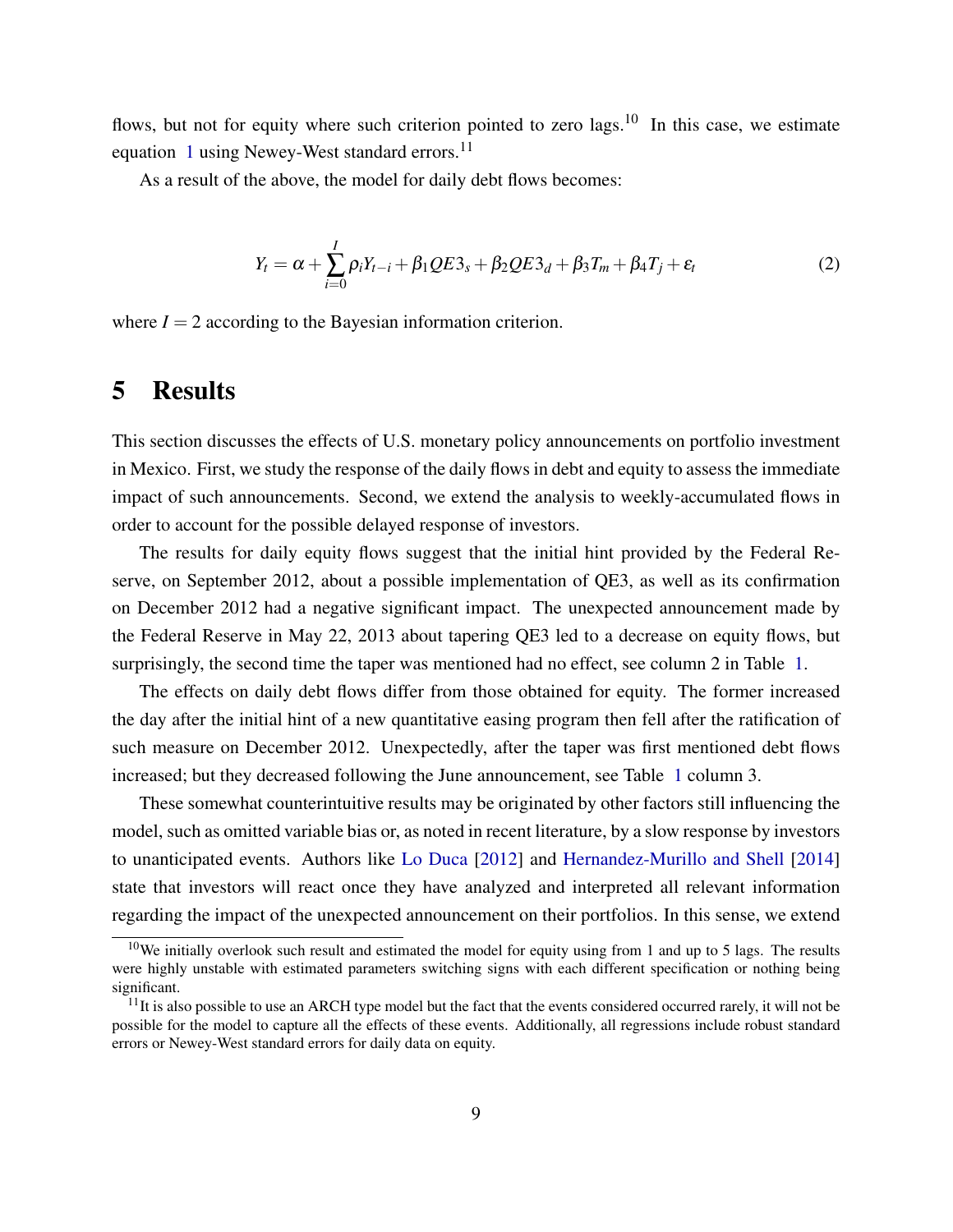our analysis to weekly flows. Debt and equity flows data are accumulated over a five-business day window going from Thursday to Wednesday.<sup>12</sup> Because all these events occurred on a Wednesday, the dummy variables for each QE3 and taper announcement will then be equal to one the following week. This approach helps the estimation of the accumulated impact of U.S. monetary policy on debt and equity flows up to five business days (a week) after each announcement.

The estimations show some important differences with respect to those obtained with daily data. In the case of equity, the hint of September had no significant effect, while the confirmation of QE3 on December 2012 has a significant positive impact. The taper announcement on June 2013 is now associated with a significant fall in equity and the unexpected mentioning of the taper in May 2013 became not relevant, see Table [2](#page-19-0) column 2.

In the same fashion, estimations for debt flows also changed drastically. Although all estimated parameters are still significant, a couple of them switched signs. First, the QE3 event on December has now a positive impact on debt, while the effect of the taper announcement in May has a significant negative impact, see column 3 in Table [2.](#page-19-0)

The new results have points in favor and against of the hypothesis of a delayed response from investors. In one hand, it is not clear that this assumption holds because the effect of the QE3 hint on September remains practically unchanged, whether one takes daily or weekly cumulated data. In addition, in the case of debt flows the estimated coefficient for the dummy  $T_i$  changed only slightly.

On the other hand, it appears to be a delayed response in equity and debt during the confirmation of QE3, given that in both cases the estimated parameter went from negative and significant, in the daily results, to positive and significant in the five-day estimations. Also, the same can be say for the unexpected taper event of May, which change from not significant with daily data to negative and significant for five-day accumulated debt flows.

#### 6 Robustness Tests

Up to now, we have ignored if the omitted variable bias problem is still an important issue in our estimations. In particular, since portfolio flows may also respond to other financial variables that also move at higher frequency, we augment Equation [2](#page-10-0) in order to assess, in a simple manner, if omitted variable bias is affecting our estimations.

As is common in the capital flows literature, additional variables must represent domestic and foreign factors (also known as pull and push factors). Domestic variables included are the nominal

 $12$ As is common in other datasets that report weekly financial data such as EPFR.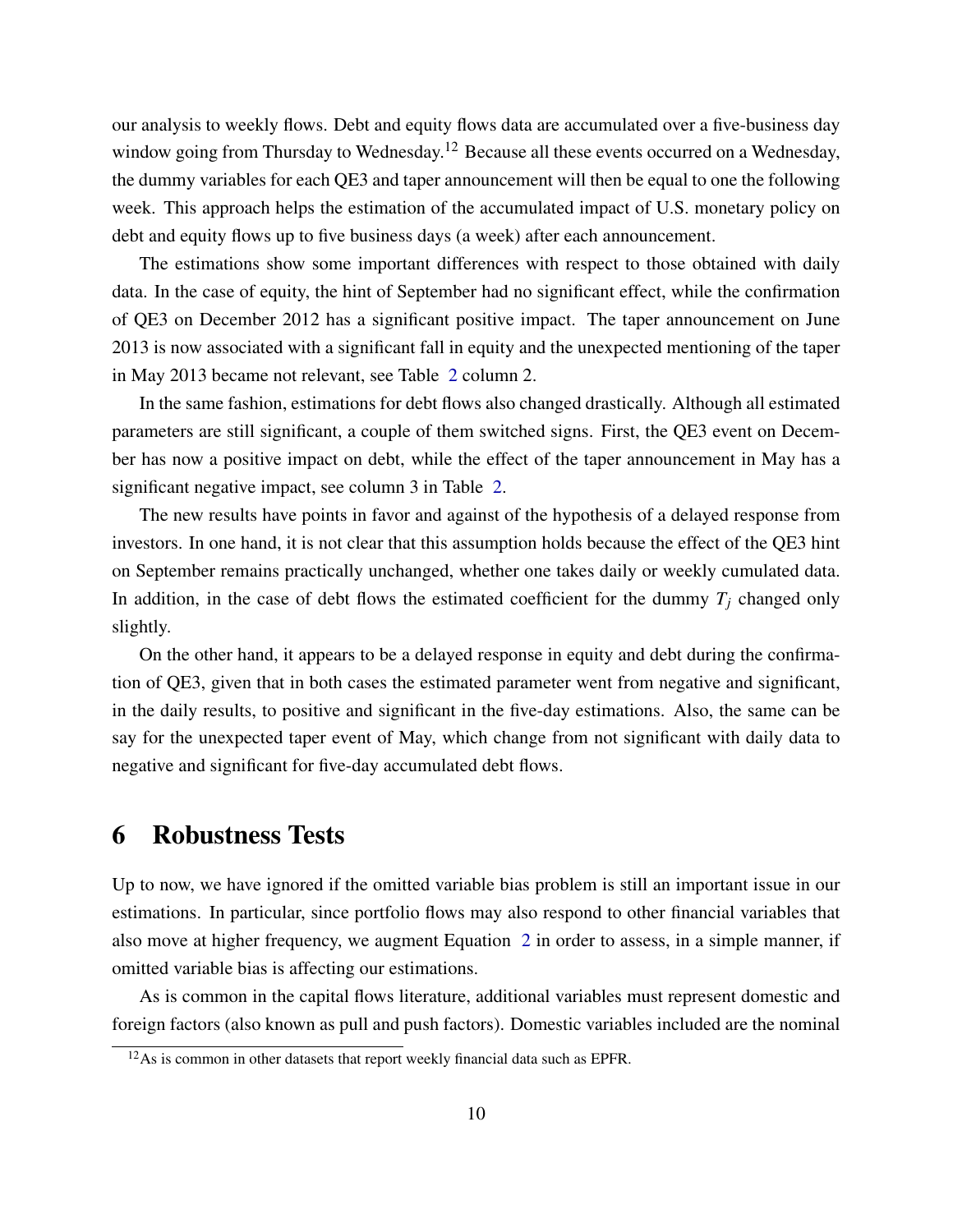exchange rate vs U.S. dollar and the 3-month interbank equilibrium rate as proxy for the short-term domestic interest rate. Foreign variables are the VIX index as proxy for global risk and oil prices represented by the WTI.<sup>13</sup> The sources of these variables are Banco de Mexico, Bloomberg and the Federal Reserve Bank of St. Louis FRED.

Prior to proceed with the estimation, it is important to note that differences in holidays between Mexico and the U.S. led to several mismatches in the dataset. For example, December 12 is a holiday in Mexico so that there are no data for Mexican variables while there are in the case of U.S. variables. As a first step, the data is adjusted to account for holidays in both countries by dropping such observations from the dataset. The few remaining gaps in the data are filled averaging the previous and the next observation. Hence, the model becomes:

$$
Y_t = \alpha + \sum_{i=0}^{I} \rho_i Y_{t-i} + \beta' U M P_t + \gamma' X_{t-1} + \varepsilon_t
$$
\n(3)

where  $UMP_t$  is a matrix containing the four dummy variables described in Equation [2,](#page-10-0)  $X_{t-1}$  is a matrix of additional variables containing the first difference in the domestic short-term interest rate, the growth rate of the nominal exchange rate, the VIX index and the growth rate of oil prices, all introduced with a lag to account for the kind of information that investors have at the time they decide their portfolio allocation;  $\beta$  and  $\gamma$  are vectors of estimated parameters.<sup>14</sup> As before, the number of lags included in the estimation were selected according to the Bayesian information criterion.

The results for daily data are shown in Table [3](#page-20-0) columns 2 and 3. When contrasting them against those in Table [1,](#page-18-0) we can conclude that these are robust to the inclusion of additional variables with minor differences among the estimated parameters of the variables representing monetary policy announcements.

One simple way to identify the effects of omitted variable bias is to test for equality of parameters using the generalized Hausman test proposed by [Wessie](#page-17-2) [\[1999\]](#page-17-2), who modifies the estimation of the variance of the difference between coefficients to account for their covariance. The results are in Table [4](#page-21-0) columns 2 and 3.

At daily frequency, the parameters of the quantitative easing program and the taper are not statistically different with and without financial variables. This is in favor of [Park and Um](#page-17-1) [\[2016\]](#page-17-1)

<sup>&</sup>lt;sup>13</sup>Other variables considered were CDS for Mexico, FX swaps, EMBI, S&P500 index and the certificate of deposits for Mexico, none of them having a significant effect.

<sup>&</sup>lt;sup>14</sup>Domestic interest rates were first averaged over the five-day window and then the first difference was obtained. Averaged weekly growth rates were obtained for the others, but the VIX which is already stationary, see Appendix [B.](#page-28-0)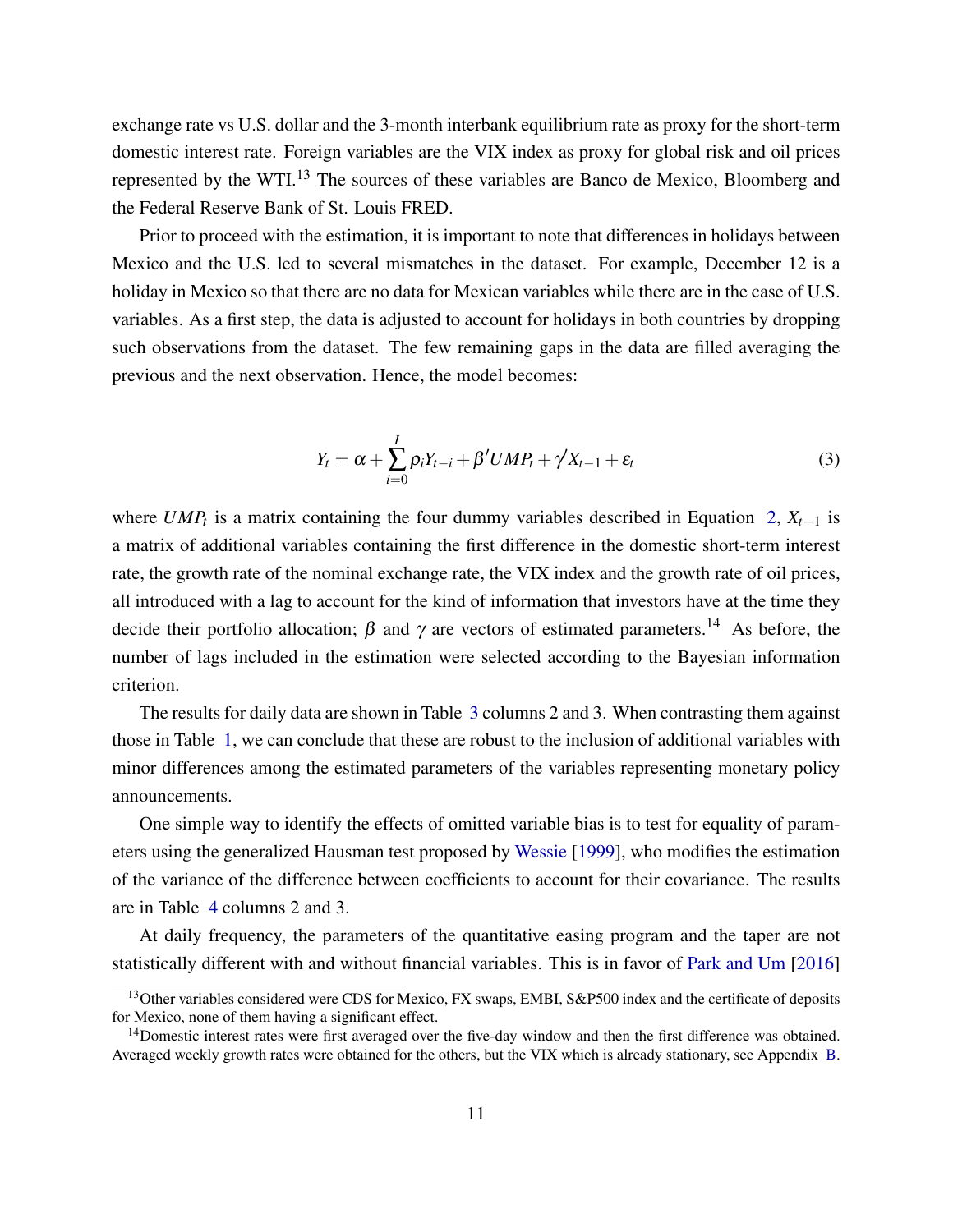statement that the smaller the window of the event study analysis, the lower the chance of the omitted variable bias to be a major issue. Nevertheless, such problem may be of some relevance once the analysis goes from daily to weekly data, as other variables may be influencing investors' decisions.

The generalized Hausman test fails to reject the null of equality of parameters for weekly equity flows, see Table [4](#page-21-0) column 4. However, when including additional variables we see that the change in oil prices has a significant positive relation with weekly equity flows. This means that prior developments in the oil market also are a significant factor for this type of investment.

The same test finds that the estimated coefficients for the quantitative easing announcement of September are not significantly different in the case of debt data, but it strongly rejects the null for all other coefficients, see Table [4](#page-21-0) column 5. Moreover, the exchange rate has a significant negative impact on debt flows, so that a depreciation of the peso makes investors to lose their appetite for Mexican debt. This may be contributing to the fast pace in which debt flows have been falling recently.

These results suggest that omitted variable bias is less of a problem for the model with daily data but it is affecting the weekly results. Therefore, one must be careful when specifying an event study analysis for equity and debt flows. In particular, it is important to take into account the frequency of the data as well as the inclusion of lags and of additional variables.

Retaking the hypothesis of a delayed response by investors for the case of equity, it is not clear that there exists a delayed response. Nevertheless, consider the following; by the time the implementation of QE3 was confirmed, the Fed had already given hints in the previous FOMC meeting of September so markets were not surprised by the December confirmation and kept using their original investment strategies. Then, in the following days after studying the available information, investors saw that this event implied that a very relaxed monetary policy stance was going to be maintained for a while and that one place where to gain higher returns at the time was Mexico.

Something similar takes place if we analyze the coefficients of the taper. When the Fed surprised markets at the end of May, investors saw it as very bad news and took action immediately leading to a fall in equity. Then by the time the taper was mentioned a second time they did not react as fast, see Table [2](#page-19-0) column 1 and Table [3](#page-20-0) columns 2 and 4.

In the case of debt flows, investors' delayed response may be playing a more relevant role. Mainly due to the fact that some of the coefficients show drastic changes in signs and even significance, see Table [3](#page-20-0) columns 3 and 5. An explanation for this phenomenon could be that investors interested in debt pay more attention to domestic macroeconomic fundamentals, which in the case of Mexico were and still are quite solid, and it wasn't until investors realized that the taper could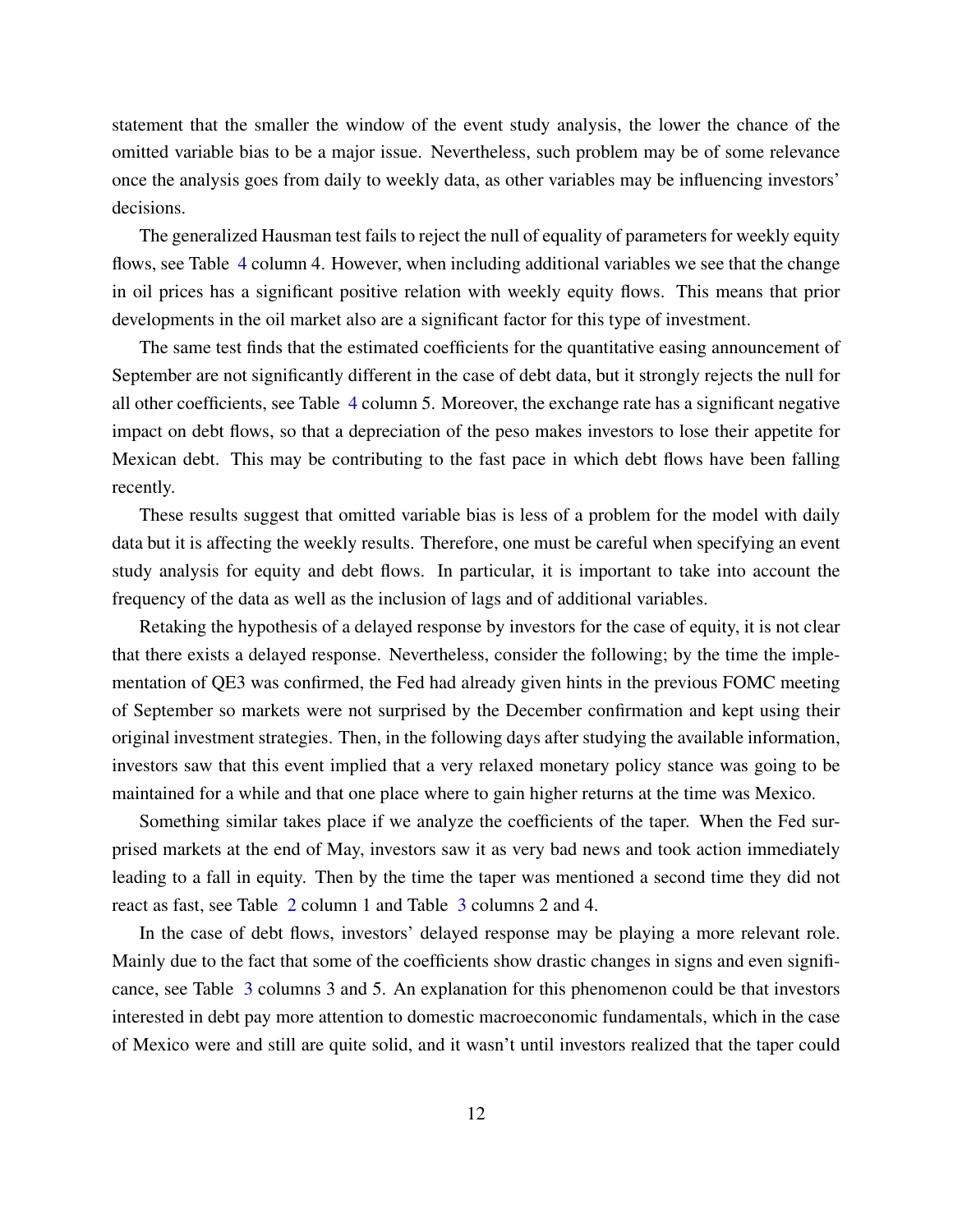affect them that they decided to respond.

An additional result common in all our weekly estimations, and in the daily ones for debt flows, is that the coefficient of the dummy  $T_m$  is smaller than that of  $T_j$ , which may also support the idea expressed above about a more determined investors' response after they assessed the effects of such announcements in their portfolios.

In general, our results show that debt reaction to U.S. monetary policy is stronger relative to that of equity, which agrees with the findings in previous literature such as [Fratzscher et al.](#page-16-6) [\[2012\]](#page-16-6), [Lim et al.](#page-16-7) [\[2014\]](#page-16-7) and [Dahlhaus and Vasishtha](#page-15-2) [\[2014\]](#page-15-2). In particular, [Lim et al.](#page-16-7) [\[2014\]](#page-16-7) state that the portfolio balance channel is the main factor affecting investment in debt, but that it is not significant for equity and that could explain why debt flows are more sensitive to monetary policy announcements.

In this regard, [Chen et al.](#page-15-1) [\[2014\]](#page-15-1) use a modification of [Gurkaynak et al.](#page-16-1) [\[2005,](#page-16-1) [2007b\]](#page-16-2) methodology to isolate both, the portfolio rebalancing and the signaling channels from monetary policy in the U.S. This methodology can be used as well to see how these channels affect debt and equity in Mexico. Unfortunately, the results do not provide any insight about the effects that each type of channel has on either equity or debt flows as no significant estimated parameter was found (see Appendix [D](#page-31-0) for details about the methodology and the results).

At the end of the day, taking into account the possible delayed response of investors, the frequency at which the data are analyzed and the omitted variable bias problem can help policy makers to assess how these flows would respond to unexpected monetary policy announcements from the U.S.

### 7 Conclusion

After the financial crisis, the implementation of UMPs and close to zero interest rates in advanced economies led to a significant upsurge in portfolio flows to Mexico. Now, a new economic context characterized by the end of such programs and the normalization process of monetary policy in the U.S. has led to a marked fall of such flows increasing the risks of reversals that could destabilize the economy.

In this work, we follow [Park and Um](#page-17-1) [\[2016\]](#page-17-1) approach of an event study analysis to assess how portfolio flows to Mexico responded to unexpected monetary policy announcements from the U.S. Using a novel dataset on foreign investment in fixed income and equity at a daily frequency, the analysis focused on announcements related to the third QE program and the taper tantrum episode. The results can be used as a benchmark scenario for how these flows could react when facing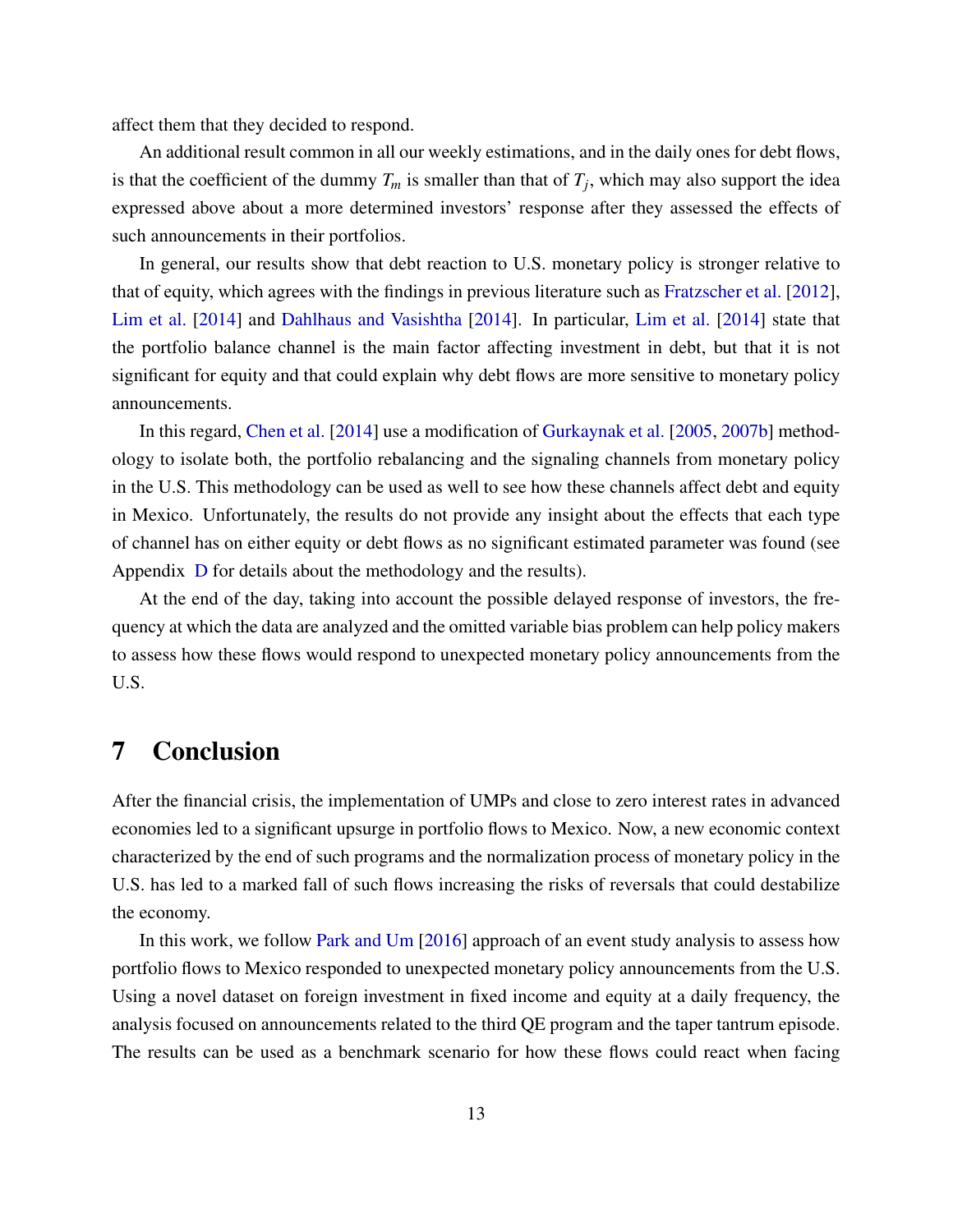another unexpected announcement.

The results show that the model with daily data is quite robust to the inclusion of additional variables so that omitted variable bias is not a major problem, but there still are some counterintuitive results. These are corrected when we accumulate the data into a five-day window. Here the results show a rise of foreign capital after QE3 announcements and a retrenchment after taper events, in particular for bonds. Our results also suggest that omitted variable bias may be an important issue when using weekly inflows given that when we include additional variables in the model, some turn out significant.

One way to interpret these results is that investors interested in fixed income instruments move more prudently than those interested in equity whom react quickly to what they consider as bad news. Then, once the surprise of the initial announcement is assimilated, the probability of a second related announcement increases, leading investors to respond faster. That would explain the drastic change in signs and significance of the estimated parameters from daily to weekly debt flows.

Future analysis could involve studying how persistent monetary policy announcements are on portfolio flows in Mexico. In addition, following [Fratzscher et al.](#page-16-8) [\[2013\]](#page-16-8) it may be interesting to address how each asset purchase by the Federal Reserve affected the dynamic of these flows.

#### References

- <span id="page-15-3"></span>G. B. Abreu Goodger, M. R. Acosta Arellano, C. Alvarez Toca, J. J. Cortina Morfin, M. D. Gallardo Garcia, J. R. Garcia Padilla, L. Jimenez Vazquez, J. A. Santaella Castell, C. Tapia Rangel, and M. S Tegho Villareal. *El Mercado de valores gubernamentales en Mexico*. Banco de Mexico, 2014.
- <span id="page-15-0"></span>David Bowman, Juan M. Londono, and Horacio Sapriza. U.S. Unconventional Monetary Policy and Transmission to Emerging Market Economies. International Finance Discussion Papers 1109, Board of Governors of the Federal Reserve System (U.S.), June 2014. URL [https:](https://ideas.repec.org/p/fip/fedgif/1109.html) [//ideas.repec.org/p/fip/fedgif/1109.html](https://ideas.repec.org/p/fip/fedgif/1109.html).
- <span id="page-15-1"></span>Jiaqian Chen, Tommaso Mancini Griffoli, and Ratna Sahay. Spillovers from United States Monetary Policy on Emerging Markets: Different this Time? IMF Working Paper 14/240, International Monetary Fund, December 2014.
- <span id="page-15-2"></span>Tatjana Dahlhaus and Garima Vasishtha. The Impact of U.S. Monetary Policy Normalization on Capital Flows to Emerging-Market Economies. Staff Working Papers 14-53, Bank of Canada, 2014. URL <https://ideas.repec.org/p/bca/bocawp/14-53.html>.
- <span id="page-15-4"></span>W. Enders. *Applied Econometric Time Series*. Wiley Series in Probability and Statistics - Applied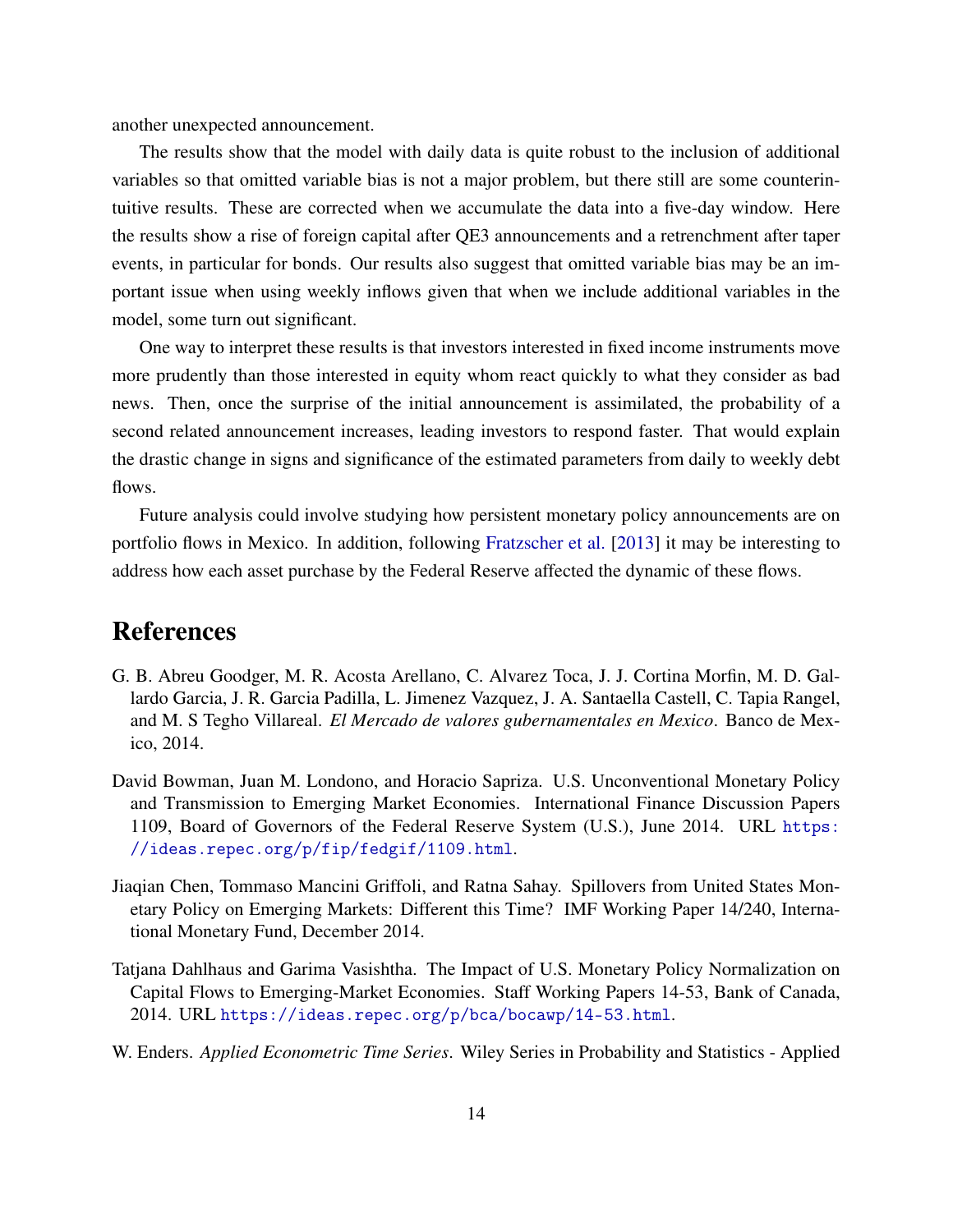Probability and Statistics Section Series. J. Wiley, 2004. ISBN 9780471451730. URL [https:](https://books.google.com.mx/books?id=1bDCQgAACAAJ) [//books.google.com.mx/books?id=1bDCQgAACAAJ](https://books.google.com.mx/books?id=1bDCQgAACAAJ).

- <span id="page-16-0"></span>Marcel Fratzscher. Capital flows, push versus pull factors and the global financial crisis. *Journal of International Economics*, 88(2):341–356, 2012. URL [https://ideas.repec.org/a/eee/](https://ideas.repec.org/a/eee/inecon/v88y2012i2p341-356.html) [inecon/v88y2012i2p341-356.html](https://ideas.repec.org/a/eee/inecon/v88y2012i2p341-356.html).
- <span id="page-16-6"></span>Marcel Fratzscher, Marco Lo Duca, and Roland Straub. A global monetary tsunami? On the spillover of U.S. Quantitative Easing. CEPR Discussion Papers 9195, C.E.P.R. Discussion Papers, April 2012.
- <span id="page-16-8"></span>Marcel Fratzscher, Marco Lo Duca, and Roland Straub. On the international spillovers of US quantitative easing. Working Paper Series 1557, European Central Bank, 2013. URL [https:](https://ideas.repec.org/p/ecb/ecbwps/20131557.html) [//ideas.repec.org/p/ecb/ecbwps/20131557.html](https://ideas.repec.org/p/ecb/ecbwps/20131557.html).
- <span id="page-16-4"></span>Refet S. Gurkaynak and Jonathan H. Wright. Identification and Inference Using Event Studies. *Manchester School*, 81:48–65, 09 2013. URL [https://ideas.repec.org/a/bla/manchs/](https://ideas.repec.org/a/bla/manchs/v81y2013ip48-65.html) [v81y2013ip48-65.html](https://ideas.repec.org/a/bla/manchs/v81y2013ip48-65.html).
- <span id="page-16-1"></span>Refet S Gurkaynak, Brian Sack, and Eric Swanson. Do Actions Speak Louder Than Words? The Response of Asset Prices to Monetary Policy Actions and Statements. *International Journal of Central Banking*, 1(1), May 2005. URL [https://ideas.repec.org/a/ijc/ijcjou/](https://ideas.repec.org/a/ijc/ijcjou/y2005q2a2.html) [y2005q2a2.html](https://ideas.repec.org/a/ijc/ijcjou/y2005q2a2.html).
- <span id="page-16-9"></span>Refet S. Gurkaynak, Brian Sack, and Jonathan H. Wright. The U.S. Treasury yield curve: 1961 to the present. *Journal of Monetary Economics*, 54(8):2291–2304, November 2007a. URL <https://ideas.repec.org/a/eee/moneco/v54y2007i8p2291-2304.html>.
- <span id="page-16-2"></span>Refet S. Gurkaynak, Brian T. Sack, and Eric P. Swanson. Market-Based Measures of Monetary Policy Expectations. *Journal of Business & Economic Statistics*, 25:201–212, April 2007b. URL <https://ideas.repec.org/a/bes/jnlbes/v25y2007p201-212.html>.
- <span id="page-16-5"></span>Ruben Hernandez-Murillo and Hannah Shell. The Rising Complexity of the FOMC Statement. Technical Report 23, 2014. URL <https://ideas.repec.org/a/fip/fedles/00021.html>.
- <span id="page-16-3"></span>Chotibhak Jotikasthira, Christian Lundblad, and Tarun Ramadorai. Asset Fire Sales and Purchases and the International Transmission of Funding Shocks. *Journal of Finance*, 67(6):2015–2050, December 2012. URL [https://ideas.repec.org/a/bla/jfinan/](https://ideas.repec.org/a/bla/jfinan/v67y2012i6p2015-2050.html) [v67y2012i6p2015-2050.html](https://ideas.repec.org/a/bla/jfinan/v67y2012i6p2015-2050.html).
- <span id="page-16-7"></span>Jamus Jerome Lim, Sanket Mohapatra, and Marc Stocker. Tinker, Taper, QE, Bye ? The Effect of Quantitative Easing on Financial Flows to Developing Countries. Policy Research Working Paper Series 6820, The World Bank, March 2014. URL [https://ideas.repec.org/p/wbk/](https://ideas.repec.org/p/wbk/wbrwps/6820.html) [wbrwps/6820.html](https://ideas.repec.org/p/wbk/wbrwps/6820.html).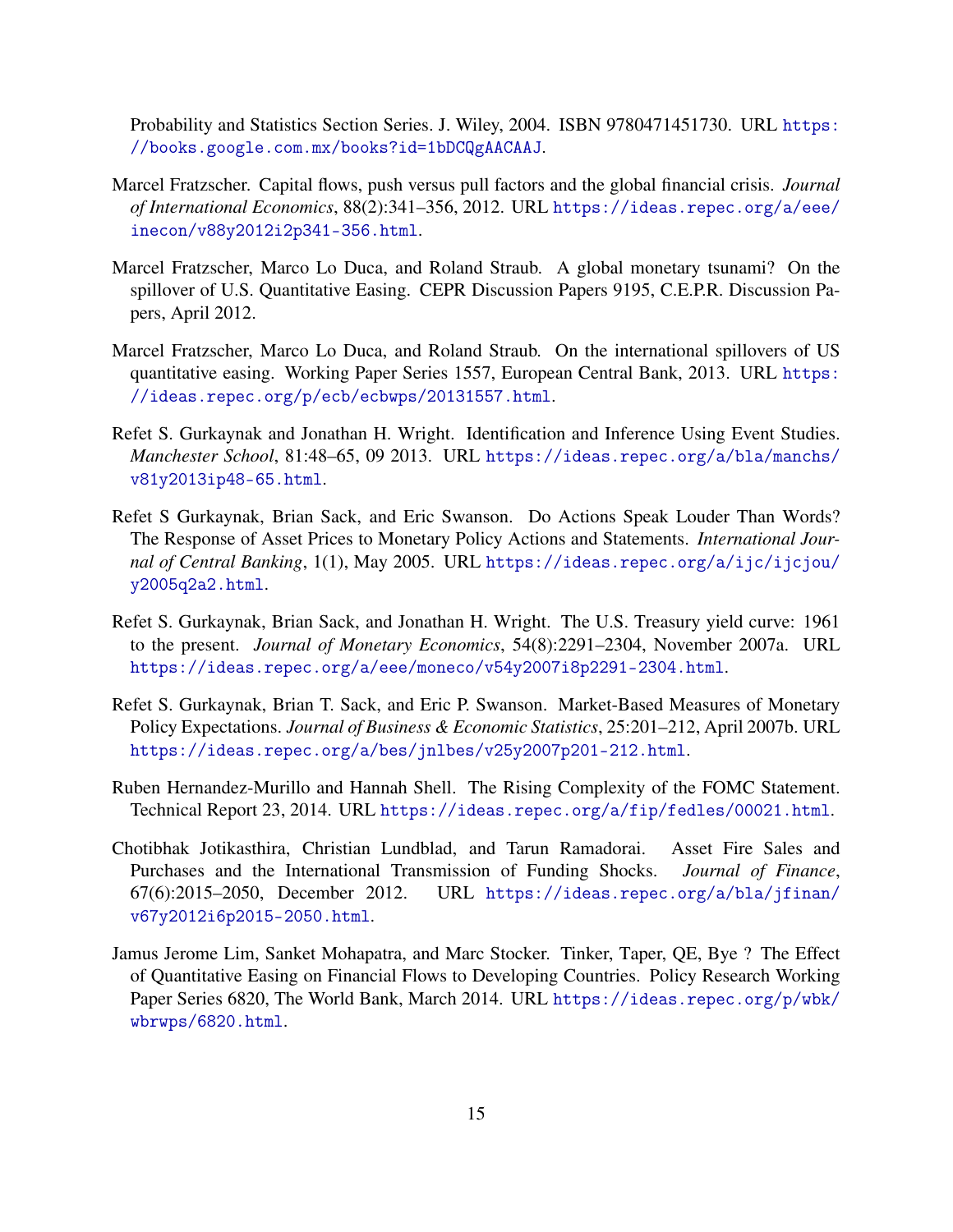- <span id="page-17-0"></span>Marco Lo Duca. Modelling the Time Varying Determinants of Portfolio Flows to Emerging Markets. Working Paper Series 1468, European Central Bank, September 2012. URL <https://ideas.repec.org/p/ecb/ecbwps/20121468.html>.
- <span id="page-17-1"></span>Ki Young Park and Ji Yong Um. Spillover Effects of United States' Unconventional Monetary Policy on Korean Bond Markets: Evidence from High-Frequency Data. *The Developing Economies*, 54(1):27–58, 2016. ISSN 1746-1049. doi: 10.1111/deve.12095. URL <http://dx.doi.org/10.1111/deve.12095>.

<span id="page-17-3"></span>James Stock and Mark W. Watson. *Introduction to Econometrics*. Prentice Hall, New York, 2003.

<span id="page-17-2"></span>J. Wessie. Seemingly unrelated estimation and the cluster-adjusted sandwich estimator. Technical report, 1999.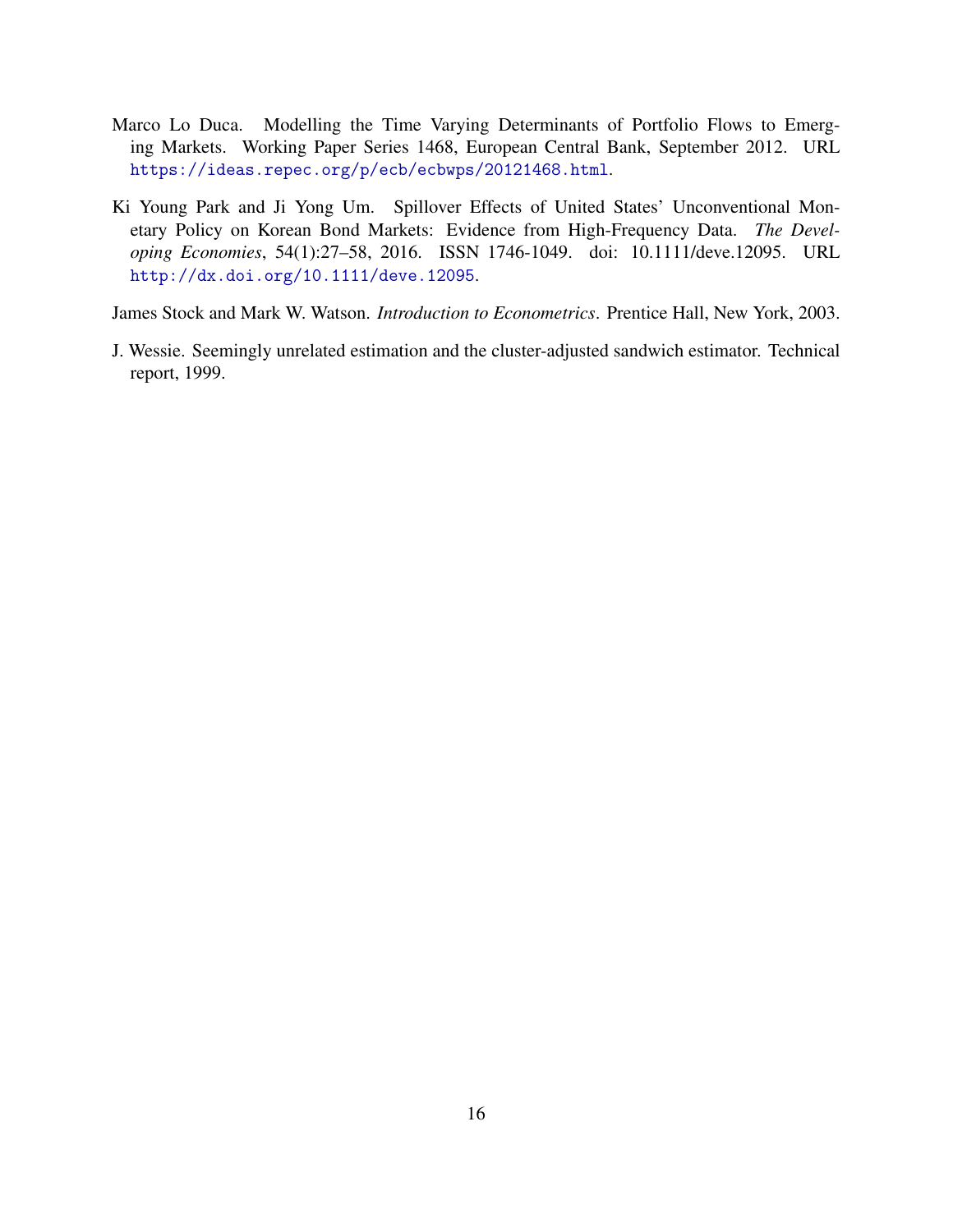# 8 Tables and Figures

<span id="page-18-0"></span>

|                                    | Equity <sup>a</sup> | Debt <sup>b</sup> |
|------------------------------------|---------------------|-------------------|
| $Y_{t-1}$                          |                     | $-0.334***$       |
|                                    |                     | (0.000)           |
| $Y_{t-2}$                          |                     | $-0.170***$       |
|                                    |                     | (0.000)           |
| QE3 Hint Sept.                     | $-0.035***$         | $0.884***$        |
|                                    | (0.002)             | (0.000)           |
| QE3 Conf. Dec.                     | $-0.025**$          | $-0.955***$       |
|                                    | (0.027)             | (0.000)           |
| <b>Taper May</b>                   | $-0.065***$         | $0.967***$        |
|                                    | (0.000)             | (0.000)           |
| Taper June                         | $-0.012$            | $-4.034***$       |
|                                    | (0.266)             | (0.000)           |
| $\mathbf N$                        | 853                 | 851               |
| R <sub>2</sub>                     | 0.000               | 0.120             |
| R <sub>2</sub> adjusted            | $-0.005$            | 0.113             |
| <b>RMSE</b>                        | 0.301               | 1.182             |
| Autocorrelation tests <sup>c</sup> |                     |                   |
| Durbin-Watson                      |                     | 0.403             |
|                                    |                     | (0.525)           |
| <b>Breusch-Godfrey</b>             |                     | 0.407             |
|                                    |                     | (0.524)           |

Table 1: Effect of QE3 and Taper Announcements on Daily Debt and Equity Flows to Mexico

<sup>a</sup> P-values obtained from Newey-West standard errors assuming the correlation dies after 7 days using [Stock and Watson](#page-17-3) [\[2003\]](#page-17-3) rule of thumb.

b P-values obtained from OLS robust standard errors, Bayesian Information Criterion (BIC) suggests the inclusion of two lags in the model for debt and none for equity, see Appendix [D.](#page-31-0)

<sup>c</sup> The null in both tests is that of no serial correlation in the residuals.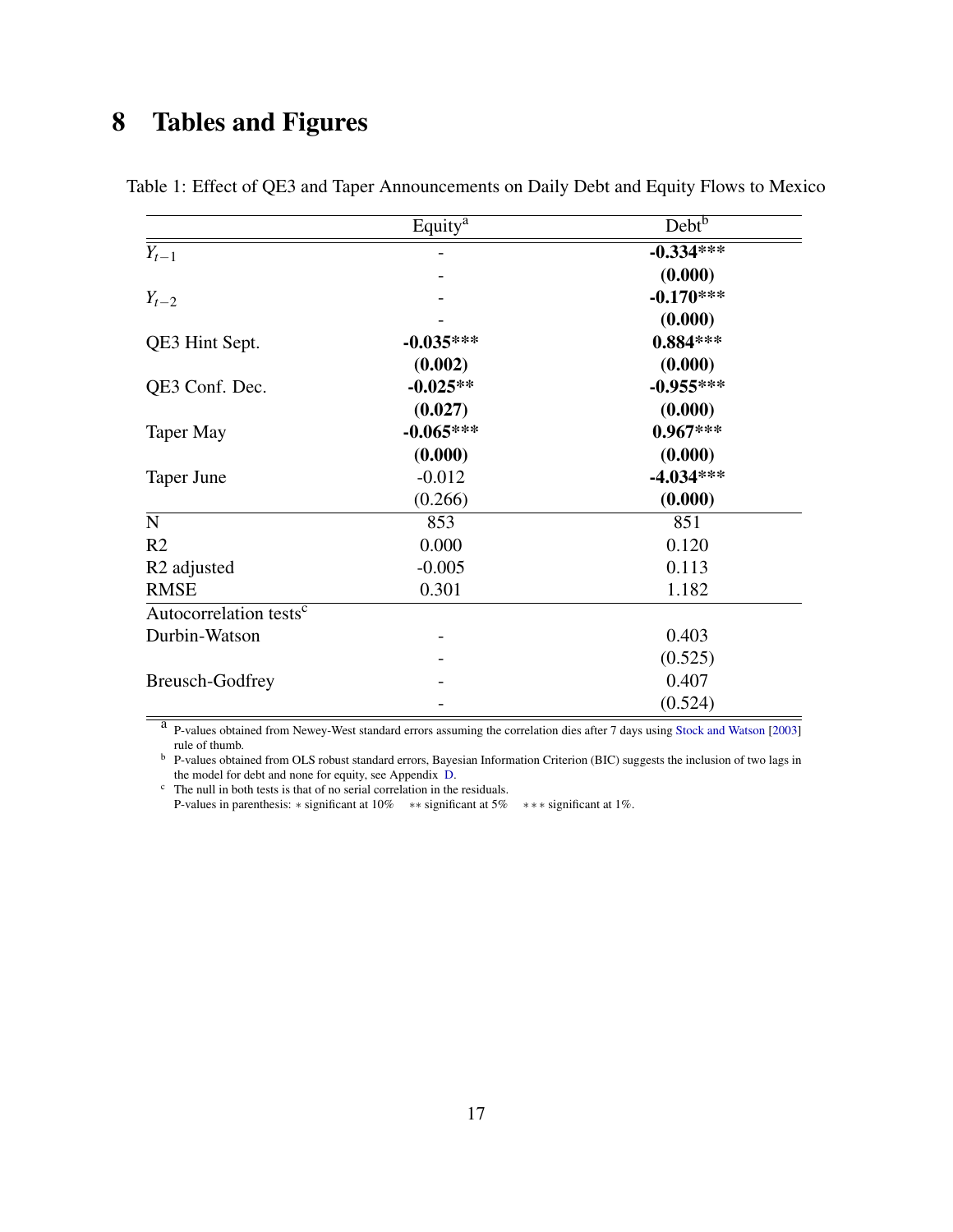|                                    | Equity <sup>a</sup> | Debt <sup>a</sup> |
|------------------------------------|---------------------|-------------------|
| $Y_{t-1}$                          |                     | $-0.227***$       |
|                                    |                     | (0.000)           |
| QE3 Hint Sept.                     | $-0.004$            | 1.271***          |
|                                    | (0.934)             | (0.000)           |
| QE3 Conf. Dec.                     | $0.847***$          | 2.430***          |
|                                    | (0.000)             | (0.000)           |
| <b>Taper May</b>                   | $-0.058$            | $-1.116***$       |
|                                    | (0.283)             | (0.000)           |
| Taper June                         | $-0.897***$         | $-4.226***$       |
|                                    | (0.000)             | (0.000)           |
| $\mathbf N$                        | 185                 | 184               |
| R <sub>2</sub>                     | 0.016               | 0.093             |
| R <sub>2</sub> adjusted            | $-0.006$            | 0.067             |
| <b>RMSE</b>                        | 0.716               | 1.813             |
| Autocorrelation tests <sup>b</sup> |                     |                   |
| Durbin-Watson                      | 0.119               | 0.014             |
|                                    | (0.730)             | (0.904)           |
| <b>Breusch-Godfrey</b>             | 0.123               | 0.015             |
|                                    | (0.726)             | (0.902)           |

<span id="page-19-0"></span>Table 2: Effect of QE3 and Taper Announcements on Weekly Debt and Equity Flows to Mexico

a Bayesian Information Criterion (BIC) suggests the inclusion of one lag in the model for debt and none for equity, see Appendix [D.](#page-31-0)

 $\overrightarrow{b}$  The null in both tests is that of no serial correlation in the residuals.

P-values obtained from OLS robust standard in parenthesis: ∗ significant at 10% ∗∗ significant at 5% ∗ ∗ ∗ significant at 1%.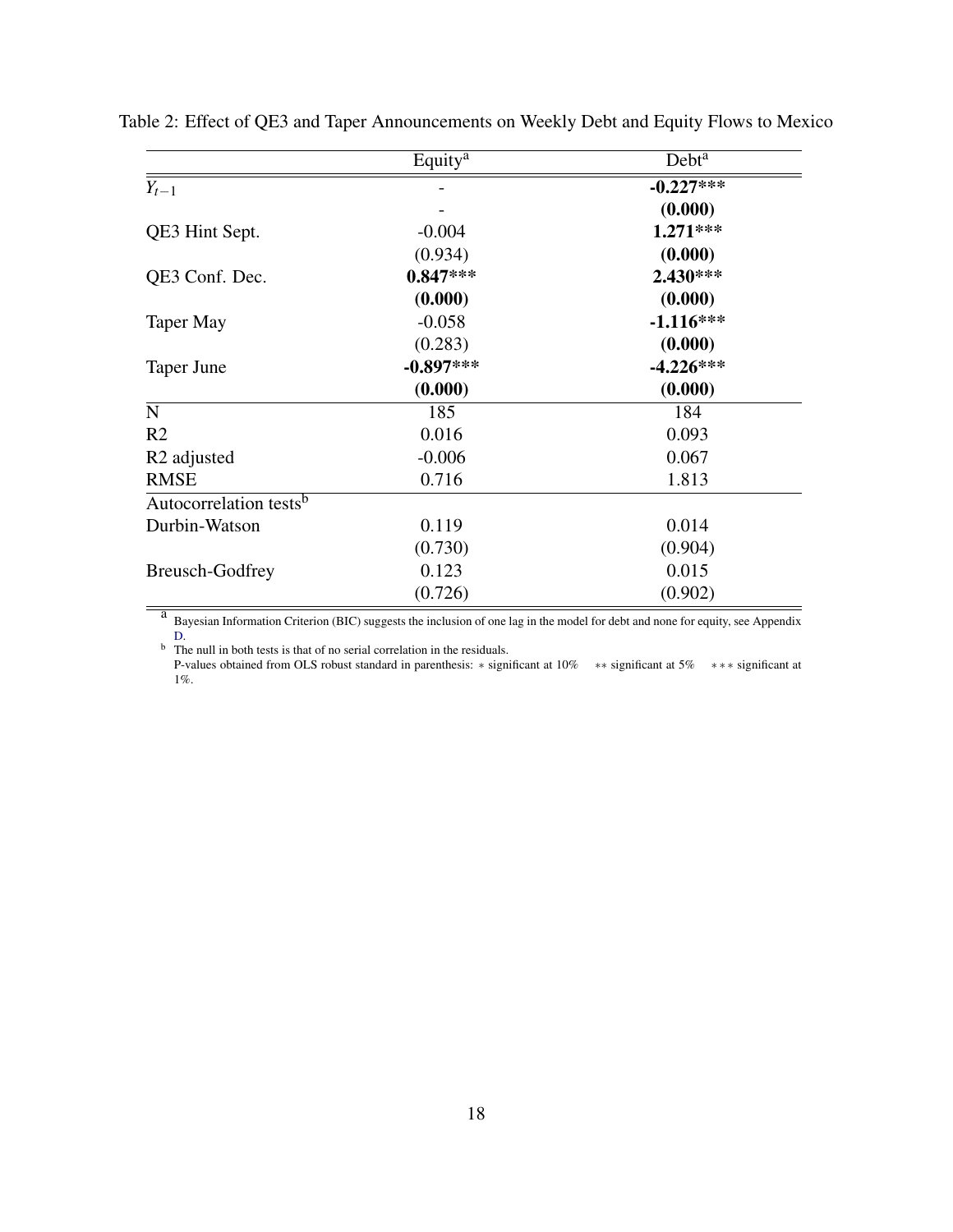<span id="page-20-0"></span>

|                                    | Daily Flows         |                   | <b>Weekly Flows</b> |             |
|------------------------------------|---------------------|-------------------|---------------------|-------------|
|                                    | Equity <sup>a</sup> | Debt <sup>b</sup> | Equity <sup>b</sup> | $Debt^b$    |
| $Y_{t-1}$                          |                     | $-0.336***$       |                     | $-0.235***$ |
|                                    |                     | (0.000)           |                     | (0.001)     |
| $Y_{t-2}$                          |                     | $-0.171***$       |                     |             |
|                                    |                     | (0.000)           |                     |             |
| QE3 Hint Sept.                     | $-0.053***$         | $0.871***$        | 0.092               | 1.167***    |
|                                    | (0.039)             | (0.000)           | (0.157)             | (0.000)     |
| QE3 Conf Dec.                      | $-0.027**$          | $-0.948***$       | $0.750***$          | 1.961***    |
|                                    | (0.035)             | (0.000)           | (0.000)             | (0.000)     |
| <b>Taper May</b>                   | $-0.066***$         | 1.006***          | 0.065               | $-0.680***$ |
|                                    | (0.001)             | (0.000)           | (0.638)             | (0.007)     |
| <b>Taper June</b>                  | 0.009               | $-4.094***$       | $-0.738***$         | $-3.765***$ |
|                                    | (0.878)             | (0.000)           | (0.000)             | (0.000)     |
| $\Delta i_{t-1}$                   | $-0.064$            | $-0.027$          | $-1.033$            | $-1.943$    |
|                                    | (0.669)             | (0.988)           | (0.647)             | (0.385)     |
| $E_{t-1}$                          | $-0.005$            | 0.024             | $-0.376$            | $-0.929**$  |
|                                    | (0.799)             | (0.724)           | (0.151)             | (0.048)     |
| $VIX_{t-1}$                        | $-0.005$            | $-0.003$          | $-0.001$            | 0.053       |
|                                    | (0.103)             | (0.838)           | (0.965)             | (0.282)     |
| $Oil_{t-1}$                        | 0.002               | 0.029             | $0.099**$           | $-0.121$    |
|                                    | (0.505)             | (0.228)           | (0.024)             | (0.577)     |
| $\mathbf N$                        | 851                 | 851               | 183                 | 183         |
| R <sub>2</sub>                     | 0.00                | 0.122             | 0.065               | 0.119       |
| R <sub>2</sub> adjusted            | $-0.006$            | 0.111             | 0.022               | 0.073       |
| <b>RMSE</b>                        | 0.302               | 1.184             | 0.709               | 1.808       |
| Autocorrelation tests <sup>c</sup> |                     |                   |                     |             |
| Durbin-Watson                      |                     | 0.791             | 0.282               | 0.183       |
|                                    |                     | (0.374)           | (0.596)             | (0.669)     |
| <b>Breusch-Godfrey</b>             |                     | 0.802             | 0.298               | 0.194       |
|                                    |                     | (0.371)           | (0.585)             | (0.660)     |

Table 3: Effect of QE3 and Taper Announcements on Debt and Equity Flows to Mexico Including Other Variables

<sup>a</sup> P-values obtained from Newey-West standard errors assuming the correlation dies after 7 days using [Stock and Watson](#page-17-3) [\[2003\]](#page-17-3) rule of thumb.

<sup>b</sup> P-values obtained from OLS robust standard errors, Bayesian Information Criterion (BIC) suggests the inclusion of two lags in the model for debt and none for equity, see Appendix [D.](#page-31-0)

 $\epsilon$  The null in both tests is that of no serial correlation in the residuals.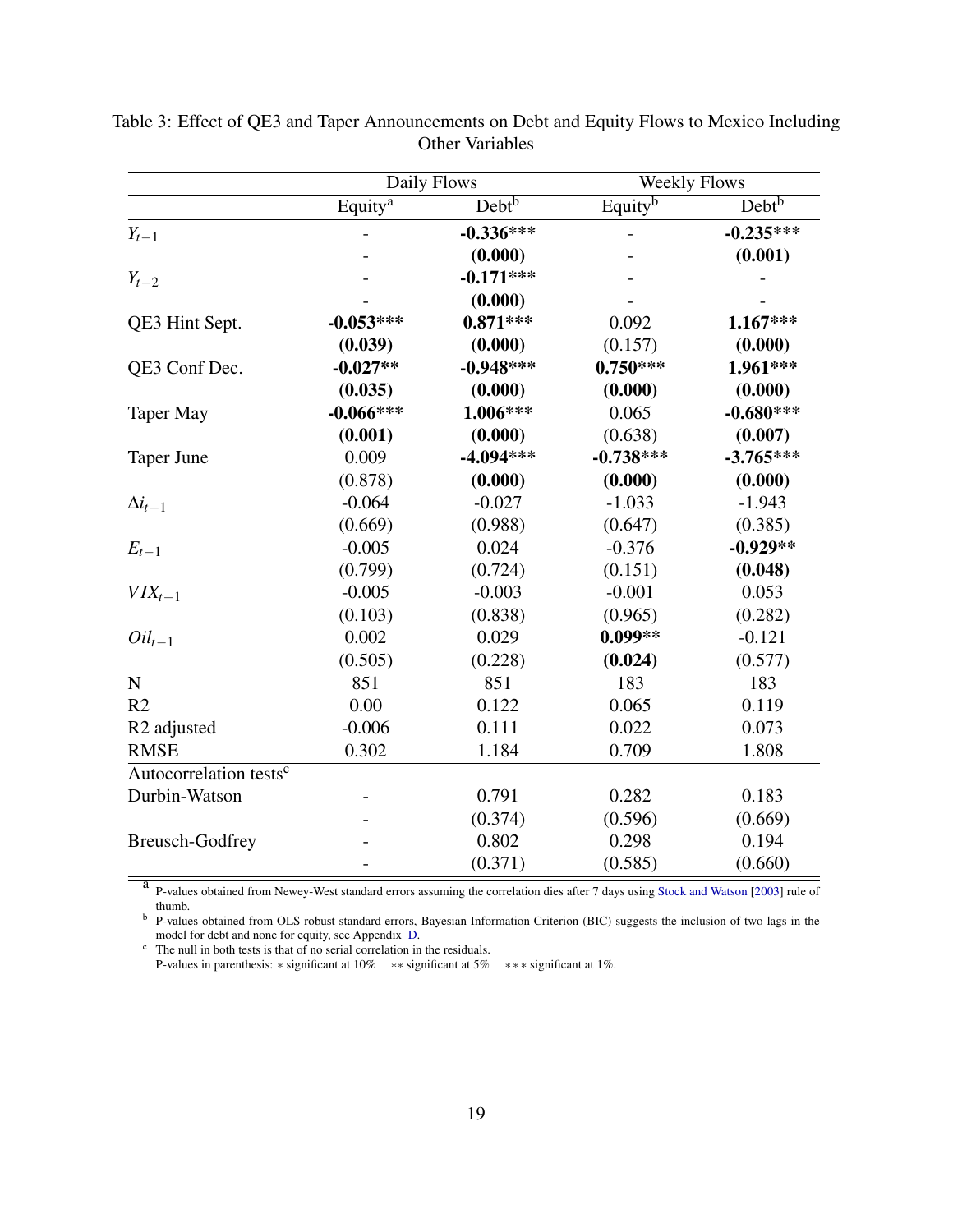<span id="page-21-0"></span>

|                                  |         | Daily Flows |         | <b>Weekly Flows</b> |
|----------------------------------|---------|-------------|---------|---------------------|
| Test                             | Equity  | Debt        | Equity  | Debt                |
| $\overline{QE3_{s1}} = QE3_{s2}$ | 0.140   | 0.020       | 0.220   | 0.370               |
|                                  | (0.712) | (0.890)     | (0.641) | (0.541)             |
| $QE3_{d1} = QE_{d2}$             | 0.050   | 0.040       | 0.740   | $4.71**$            |
|                                  | (0.828) | (0.836)     | (0.389) | (0.030)             |
| $T_{m1} = T_{m2}$                | 0.010   | 0.320       | 1.560   | $5.92**$            |
|                                  | (0.914) | (0.571)     | (0.212) | (0.015)             |
| $T_{i1} = T_{i2}$                | 0.180   | 0.130       | 1.410   | $3.09*$             |
|                                  | (0.671) | (0.719)     | (0.236) | (0.079)             |

Table 4: Generalized Hausman Test of Equality of Parameters

The null is that both coefficients are equal.

The Hausman test uses as estimator of the variance of the differences *V*(*b*−*B*) as *V*(*b*)−*V*(*B*), while [Wessie](#page-17-2) [\[1999\]](#page-17-2) suggests to use *V*(*b*)−*cov*(*b*,*B*)−*cov*(*B*,*b*) +*V*(*B*)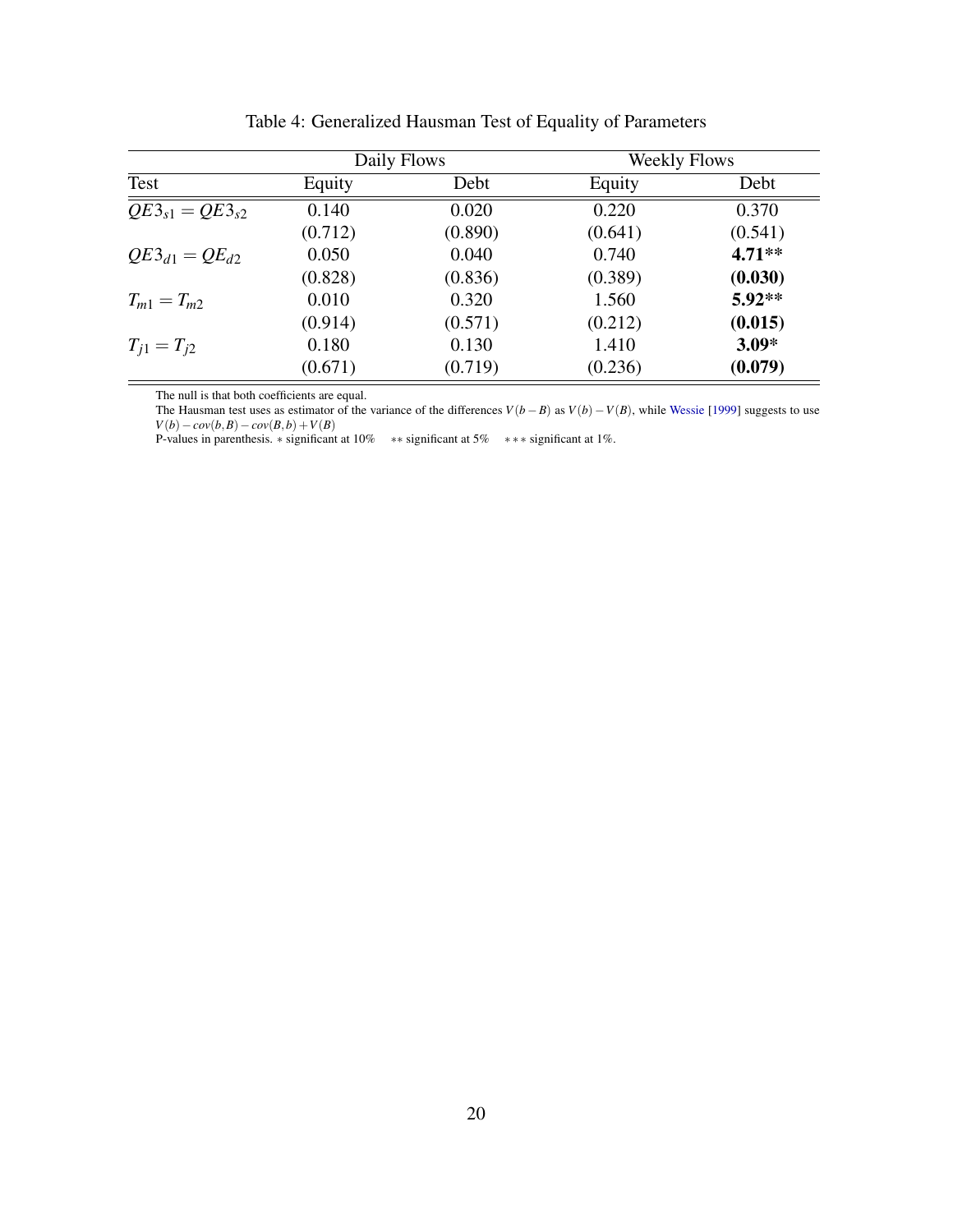

<span id="page-22-0"></span>

*a The data was divided into quarters in 2008 and 2009 and aggregated in periods of 6 months to show clearer picture of capital flows dynamics during the financial crisis.*

*Source: Banco de Mexico, Balance of Payments Statistics.*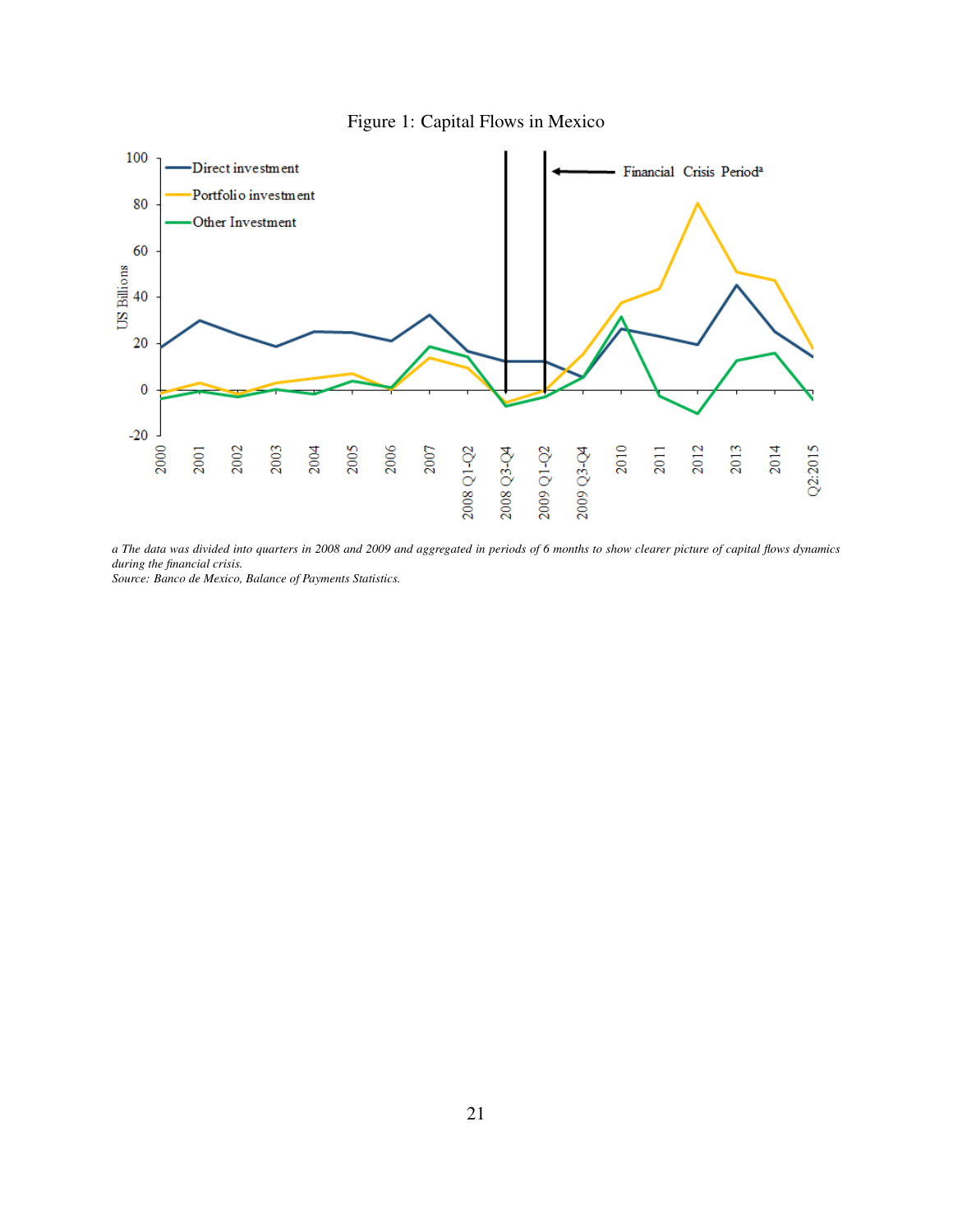<span id="page-23-0"></span>

Figure 2: Quarterly Portfolio Investment Components

*Source: Banco de Mexico, Balance of Payments Statistics.*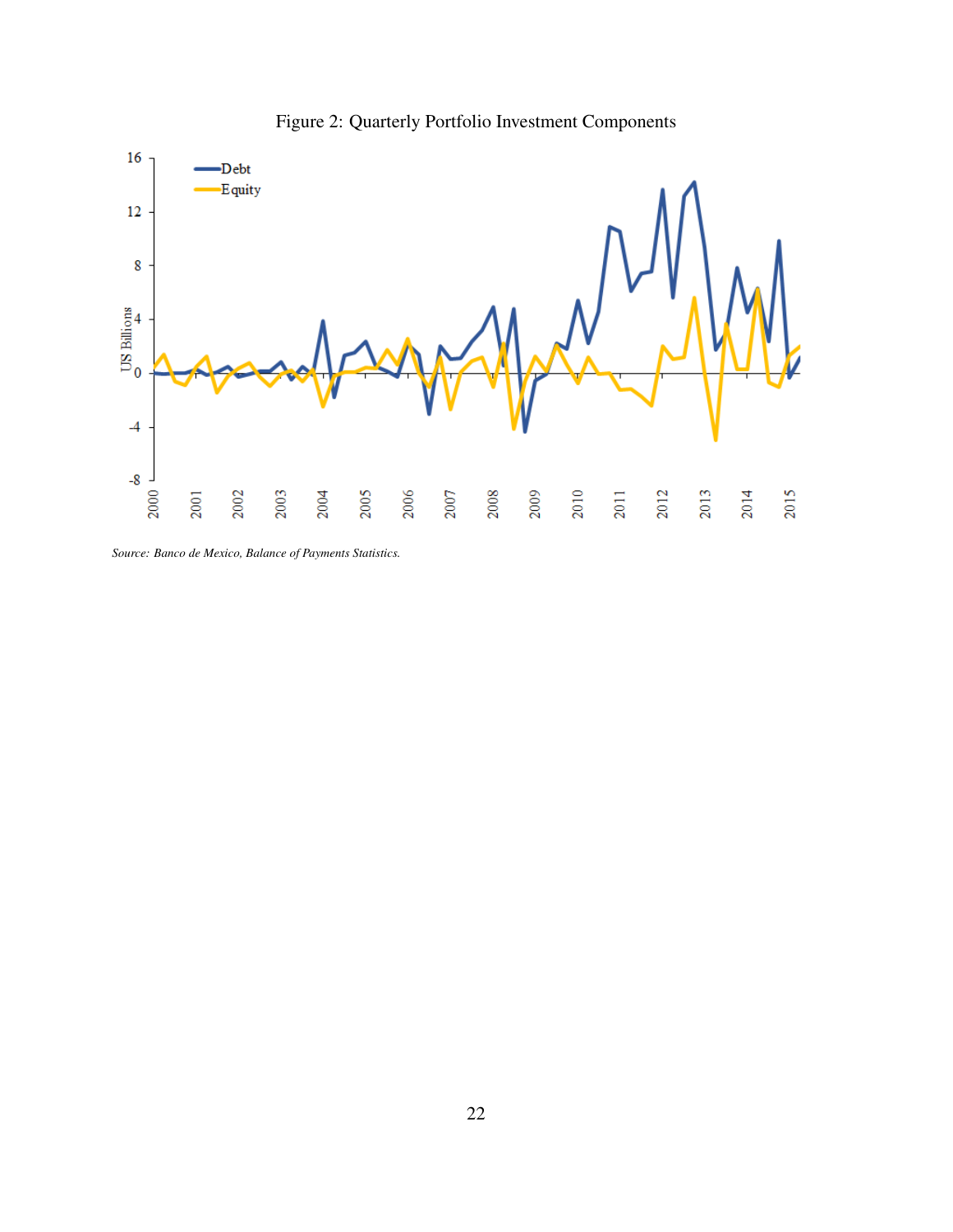<span id="page-24-0"></span>

Figure 3: Equity and Debt Accumulated Flows 2013

*Source: Banco de Mexico and INDEVAL.*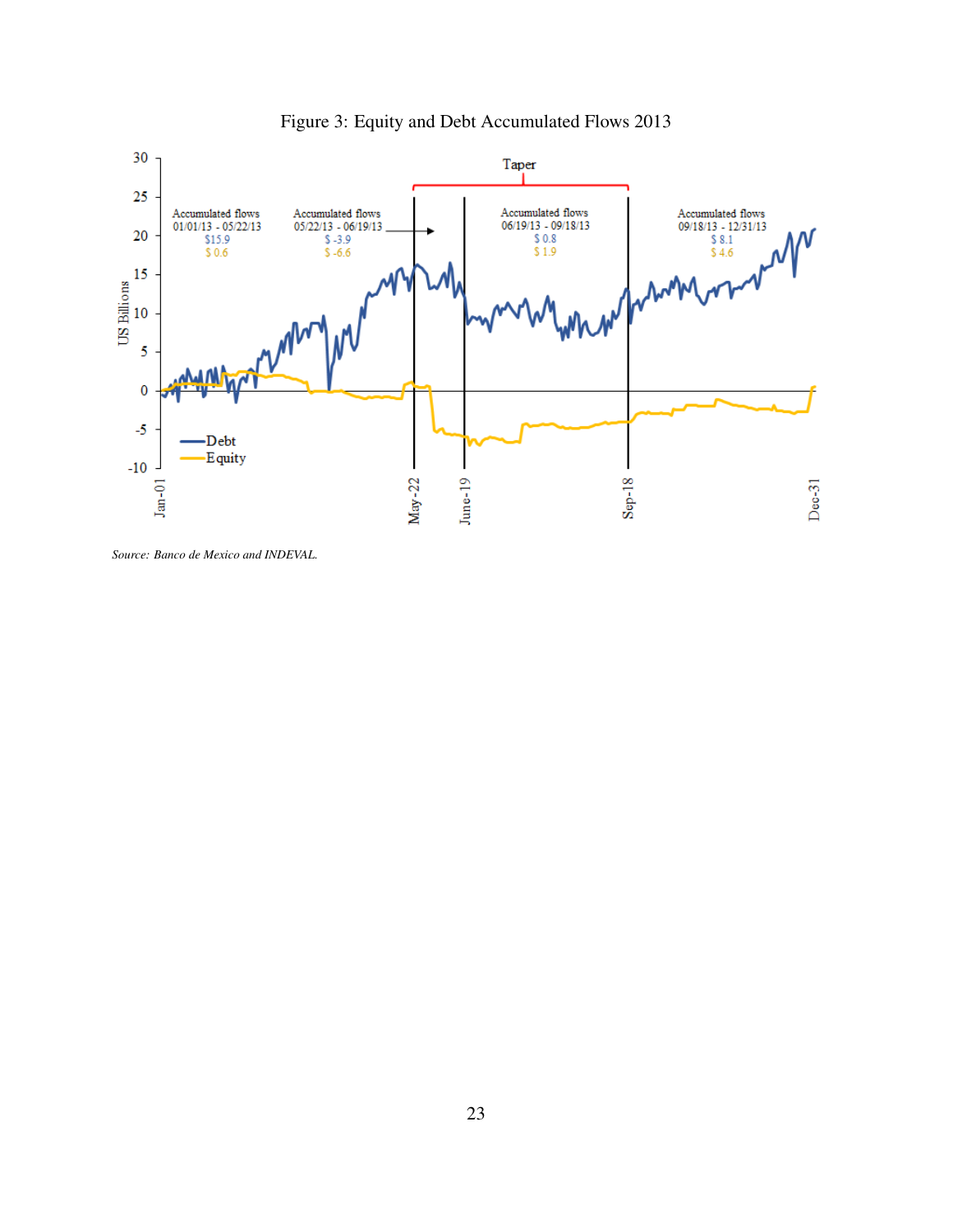

<span id="page-25-0"></span>

*Source: Banco de Mexico and INDEVAL.*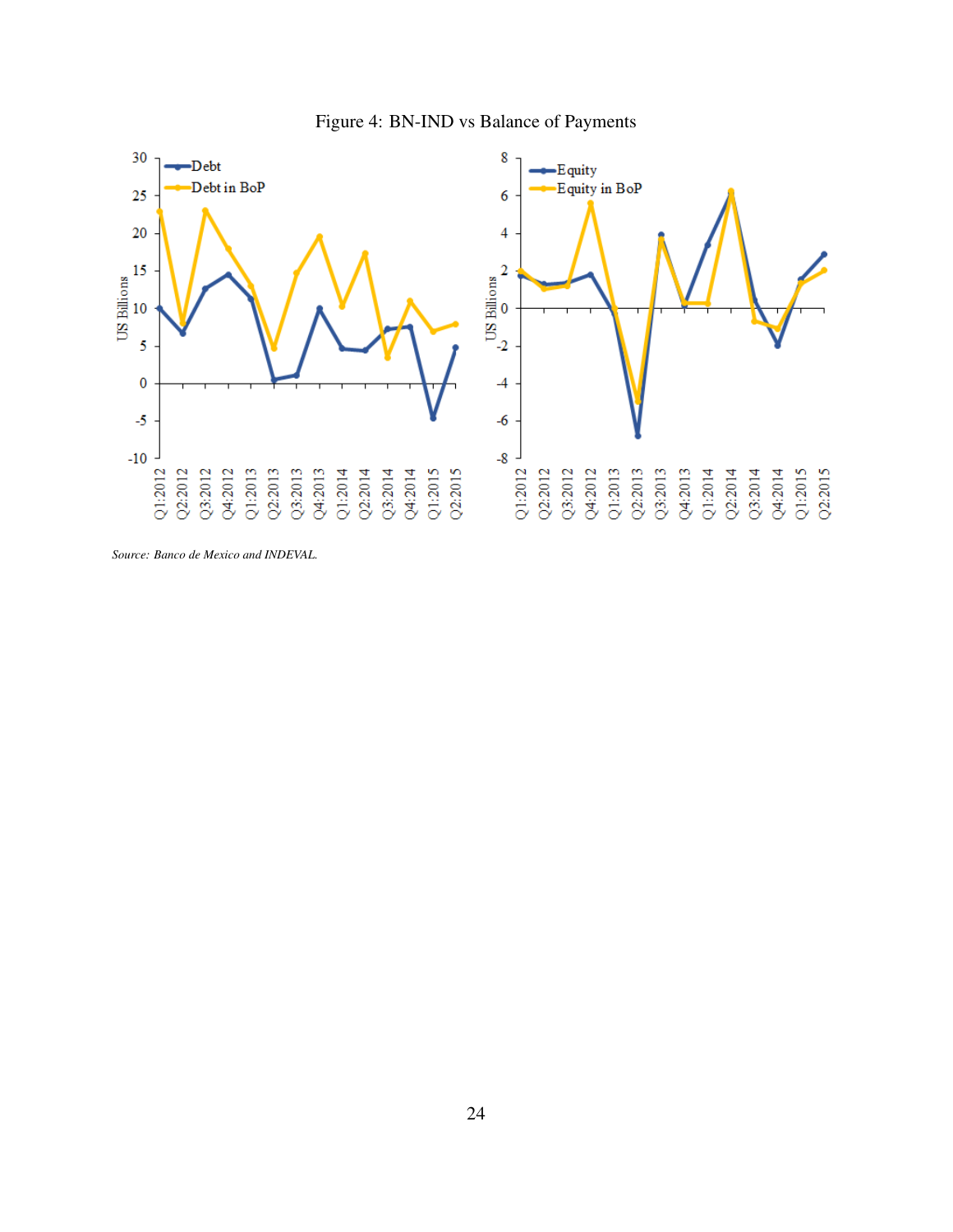<span id="page-26-0"></span>

Figure 5: EPFR Data vs Balance of Payments

*Source: Banco de Mexico and EPFR.*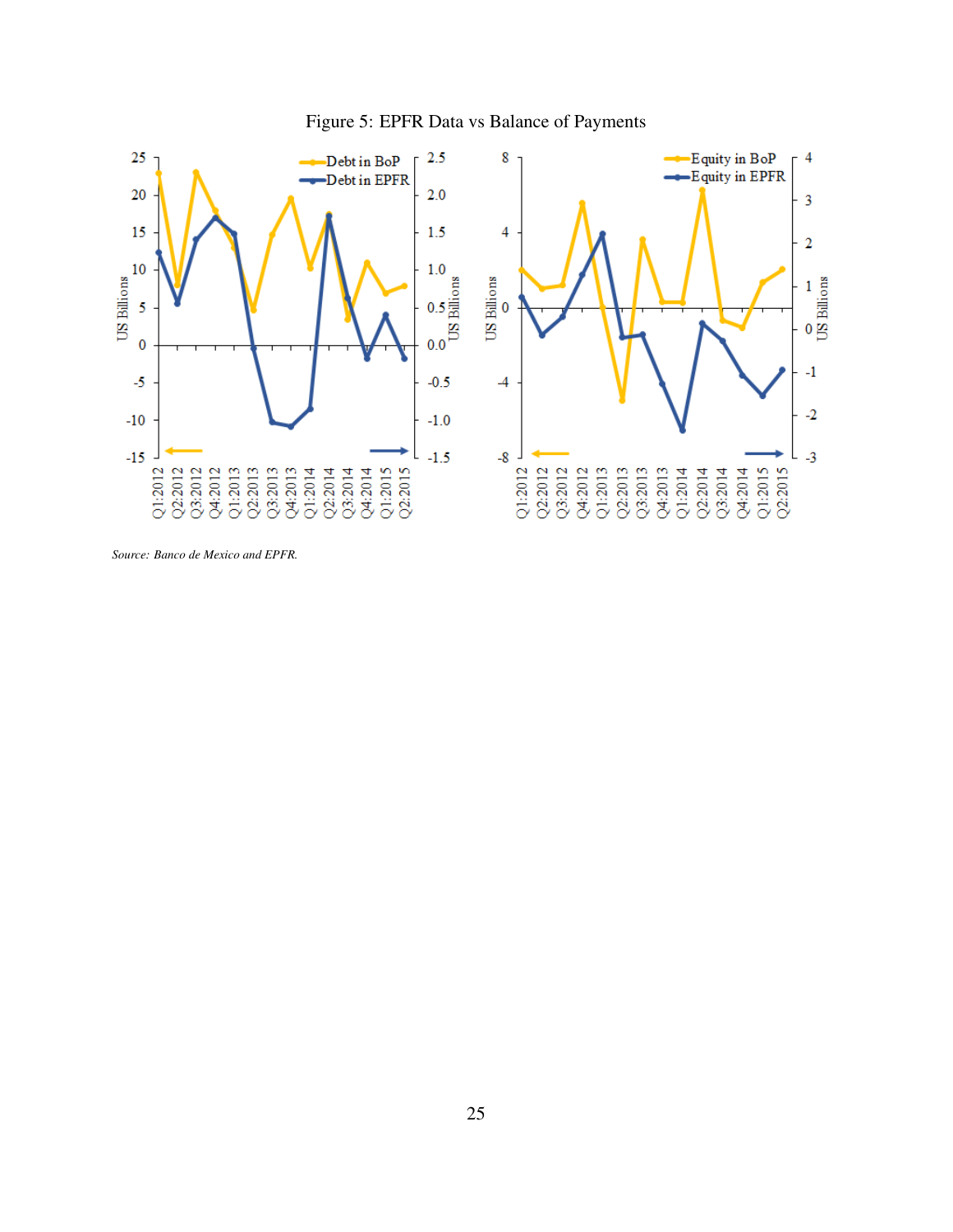# A Appendix

|                           |                     | Daily Flows |                | <b>Weekly Flows</b> |                |
|---------------------------|---------------------|-------------|----------------|---------------------|----------------|
|                           | Units               | Mean        | Std. Deviation | Mean                | Std. Deviation |
| <b>FLOW VARIABLES</b>     |                     |             |                |                     |                |
| Equity                    | <b>USD</b> billions | 0.017       | 0.300          | 0.080               | 0.714          |
| <b>Debt Securities</b>    | <b>USD</b> billions | 0.109       | 1.261          | 0.502               | 1.892          |
| <b>DOMESTIC VARIABLES</b> |                     |             |                |                     |                |
| E                         | <b>MXN/USD</b>      | 13.384      | 0.861          | 13.399              | 0.873          |
|                           | Percentage          | 4.071       | 0.621          | 4.069               | 0.624          |
| <b>FOREIGN VARIABLES</b>  |                     |             |                |                     |                |
| VIX.                      | Index               | 15.369      | 2.825          | 15.430              | 2.720          |
| Oil                       | USD per barrel      | 89.014      | 17.335         | 88.724              | 17.558         |
|                           |                     |             |                |                     |                |
| <b>Observations</b>       |                     | 853         | 853            | 185                 | 185            |

#### Table A.1: Summary Statistics

Source: Banco de Mexico, Bloomberg, Federal Reserve Bank of Saint Louis FRED.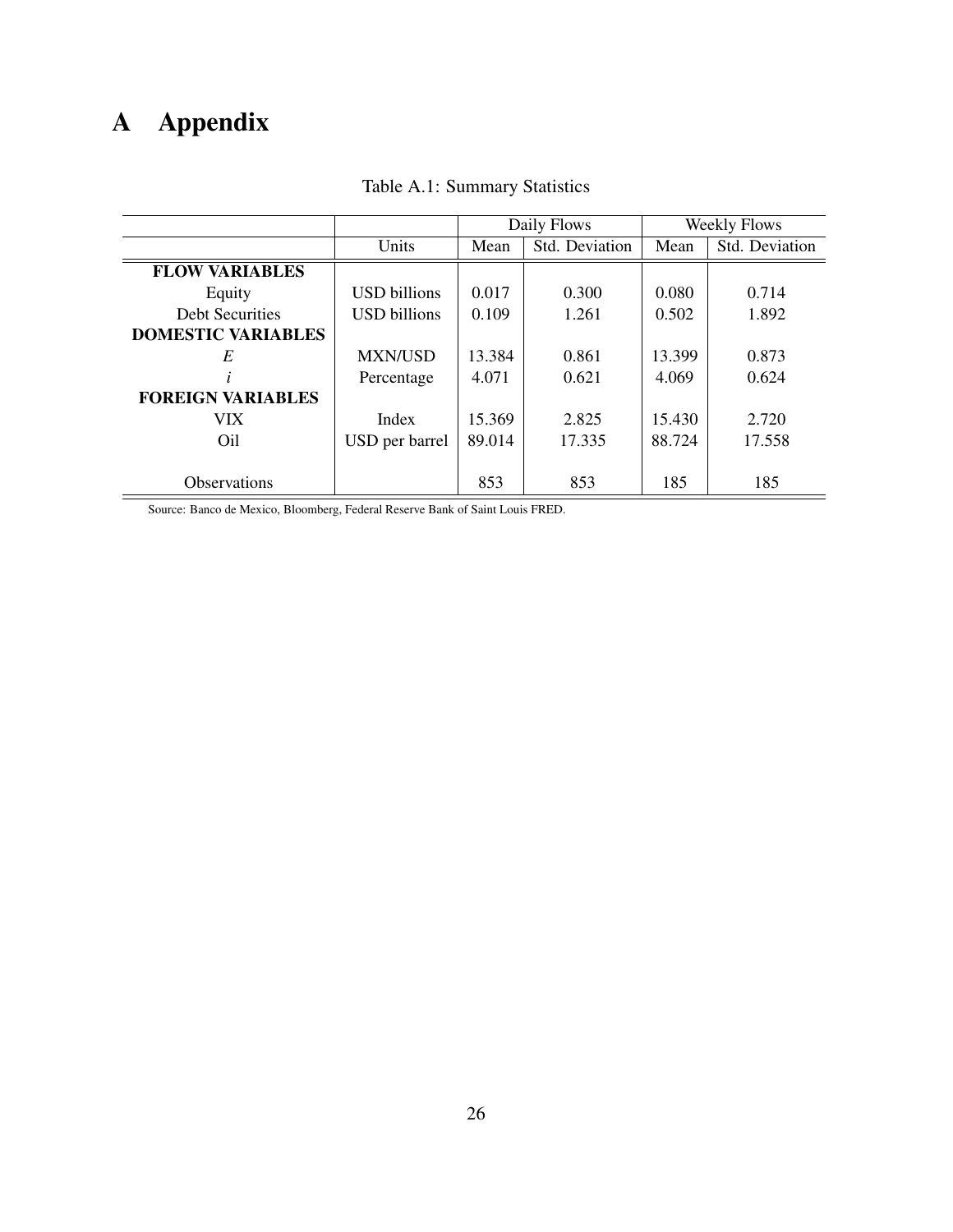# <span id="page-28-0"></span>B Appendix

|                              | Daily Flows        |                 | <b>Weekly Flows</b> |                 |  |
|------------------------------|--------------------|-----------------|---------------------|-----------------|--|
|                              | Aug. Dickey-Fuller | Phillips-Perron | Aug. Dickey-Fuller  | Phillips-Perron |  |
| <b>DEPENDENT VARIABLES</b>   |                    |                 |                     |                 |  |
| Equity                       | $-26.92***$        | $-26.92***$     | $-13.20***$         | $-13.20***$     |  |
|                              | (0.00)             | (0.00)          | (0.00)              | (0.00)          |  |
| <b>Debt Securities</b>       | $-39.06***$        | $-42.12***$     | $-16.56***$         | $-16.37***$     |  |
|                              | (0.00)             | (0.00)          | (0.00)              | (0.00)          |  |
| <b>DOMESTIC VARIABLES</b>    |                    |                 |                     |                 |  |
| <b>FX GROWTH</b>             | $-31.66***$        | $-31.64***$     | $-13.88***$         | $-13.89***$     |  |
|                              | (0.00)             | (0.00)          | (0.00)              | (0.00)          |  |
| Δi                           | $-29.49***$        | $-29.50***$     | $-10.28***$         | $-10.17***$     |  |
|                              | (0.00)             | (0.00)          | (0.00)              | (0.00)          |  |
| <b>FOREIGN VARIABLES</b>     |                    |                 |                     |                 |  |
| <b>VIX INDEX</b>             | $-6.31***$         | $-5.92***$      | $-4.74***$          | $-4.66***$      |  |
|                              | (0.00)             | (0.00)          | (0.00)              | (0.00)          |  |
| <b>OIL PRICE GROWTH RATE</b> | $-32.86***$        | $-32.73***$     | $-13.03***$         | $-13.15***$     |  |
|                              | (0.00)             | (0.00)          | (0.00)              | (0.00)          |  |

Table B.1: Unit Root Tests

Under the null hypothesis there is a unit root.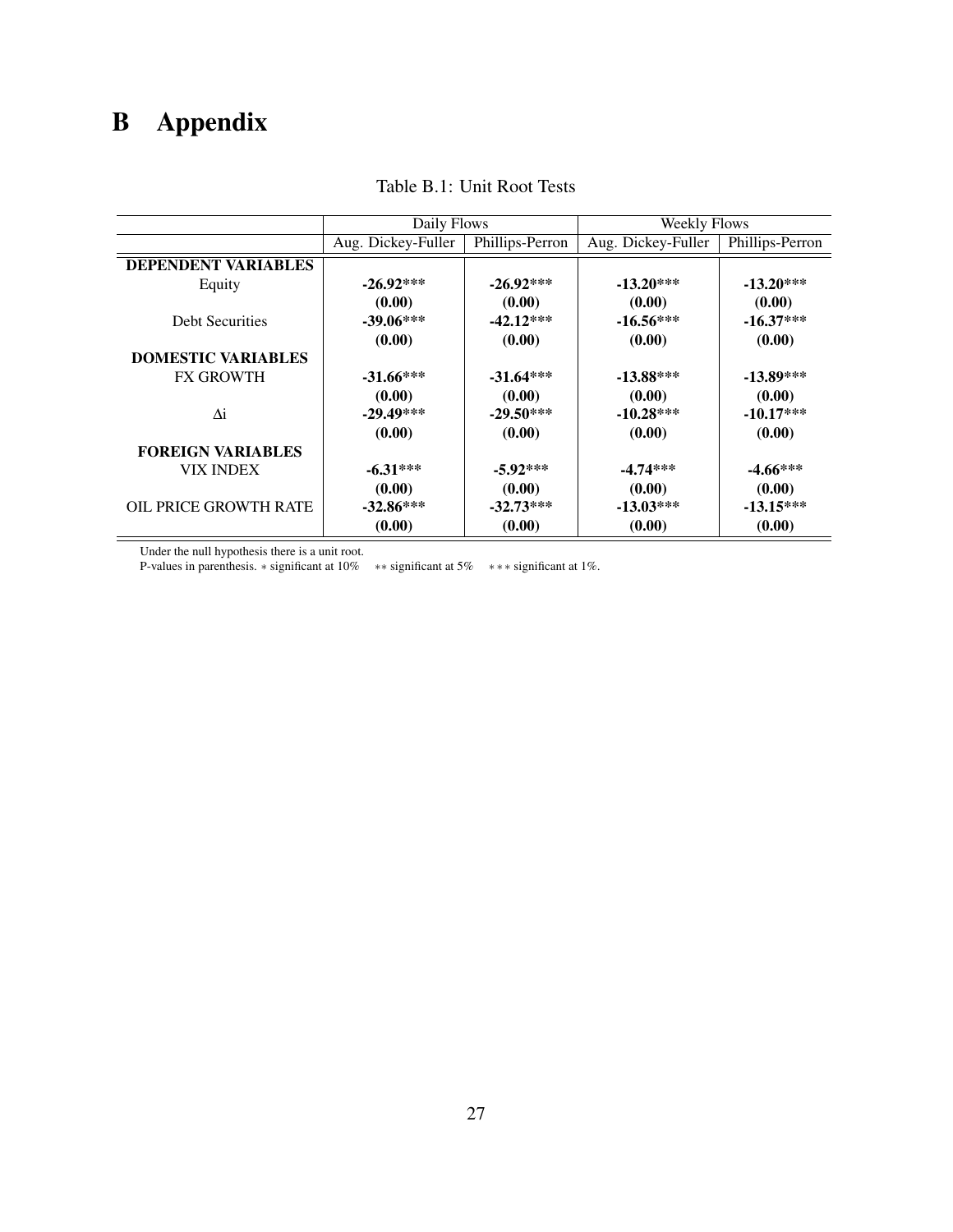# <span id="page-29-0"></span>C Appendix

|                                    | Equity   | Debt        |
|------------------------------------|----------|-------------|
| QE3 Hint Sept.                     | $-0.035$ | 1.420       |
|                                    | (0.908)  | (0.259)     |
| QE3 Conf. Dec.                     | $-0.025$ | $-1.087$    |
|                                    | (0.935)  | (0.387)     |
| Taper May                          | $-0.065$ | 0.309       |
|                                    | (0.829)  | (0.806)     |
| Taper June                         | $-0.012$ | $-3.512***$ |
|                                    | (0.967)  | (0.005)     |
| N                                  | 853      | 853         |
| R <sub>2</sub>                     | 0.000    | 0.012       |
| R <sub>2</sub> adjusted            | $-0.005$ | 0.007       |
| <b>RMSE</b>                        | 0.301    | 1.257       |
| Autocorrelation tests <sup>a</sup> |          |             |
| Durbin-Watson                      | 5.296**  | 73.511***   |
|                                    | (0.021)  | (0.000)     |
| <b>Breusch-Godfrey</b>             | 5.300**  | 68.119***   |
|                                    | (0.021)  | (0.000)     |

Table C.1: OLS Estimation of Equation [1](#page-9-0) on Daily Debt and Equity Flows to Mexico

<sup>a</sup> The null in both tests is that of no serial correlation in the residuals.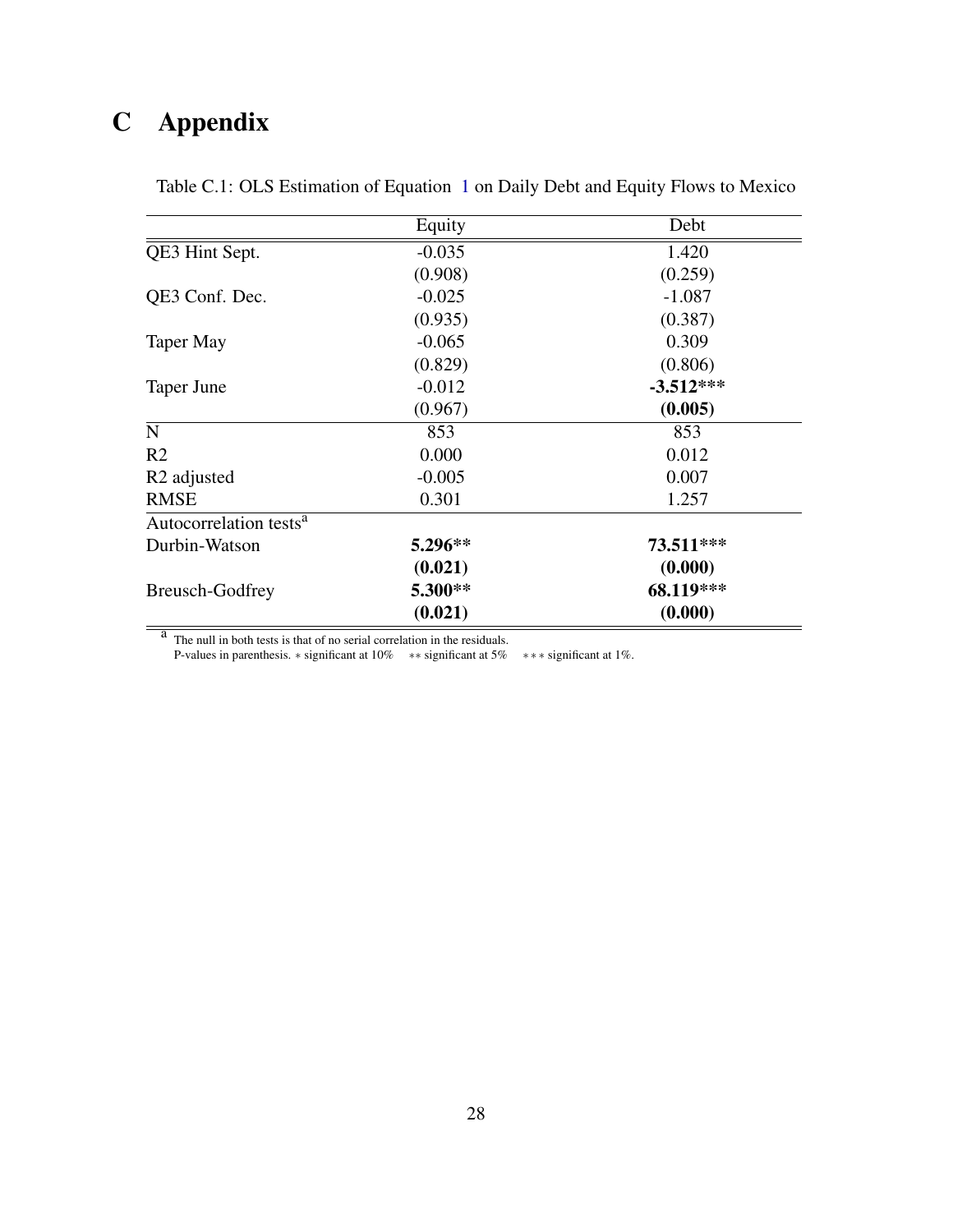|                                    | Equity   | Debt        |
|------------------------------------|----------|-------------|
| QE3 Hint Sept.                     | $-0.004$ | 1.193       |
|                                    | (0.995)  | (0.529)     |
| QE3 Conf. Dec.                     | 0.847    | 2.101       |
|                                    | (0.240)  | (0.268)     |
| Taper May                          | $-0.058$ | $-1.032$    |
|                                    | (0.936)  | (0.586)     |
| Taper June                         | $-0.897$ | $-3.278***$ |
|                                    | (0.213)  | (0.085)     |
| ${\bf N}$                          | 185      | 185         |
| R <sub>2</sub>                     | 0.016    | 0.027       |
| R <sub>2</sub> adjusted            | $-0.006$ | 0.005       |
| <b>RMSE</b>                        | 0.716    | 1.888       |
| Autocorrelation tests <sup>a</sup> |          |             |
| Durbin-Watson                      | 0.118    | 11.009***   |
|                                    | (0.732)  | (0.001)     |
| <b>Breusch-Godfrey</b>             | 0.121    | 10.719***   |
|                                    | (0.728)  | (0.001)     |

Table C.2: OLS Estimation of Equation [1](#page-9-0) on Weekly Debt and Equity Flows to Mexico

 $\frac{a}{b}$  The null in both tests is that of no serial correlation in the residuals.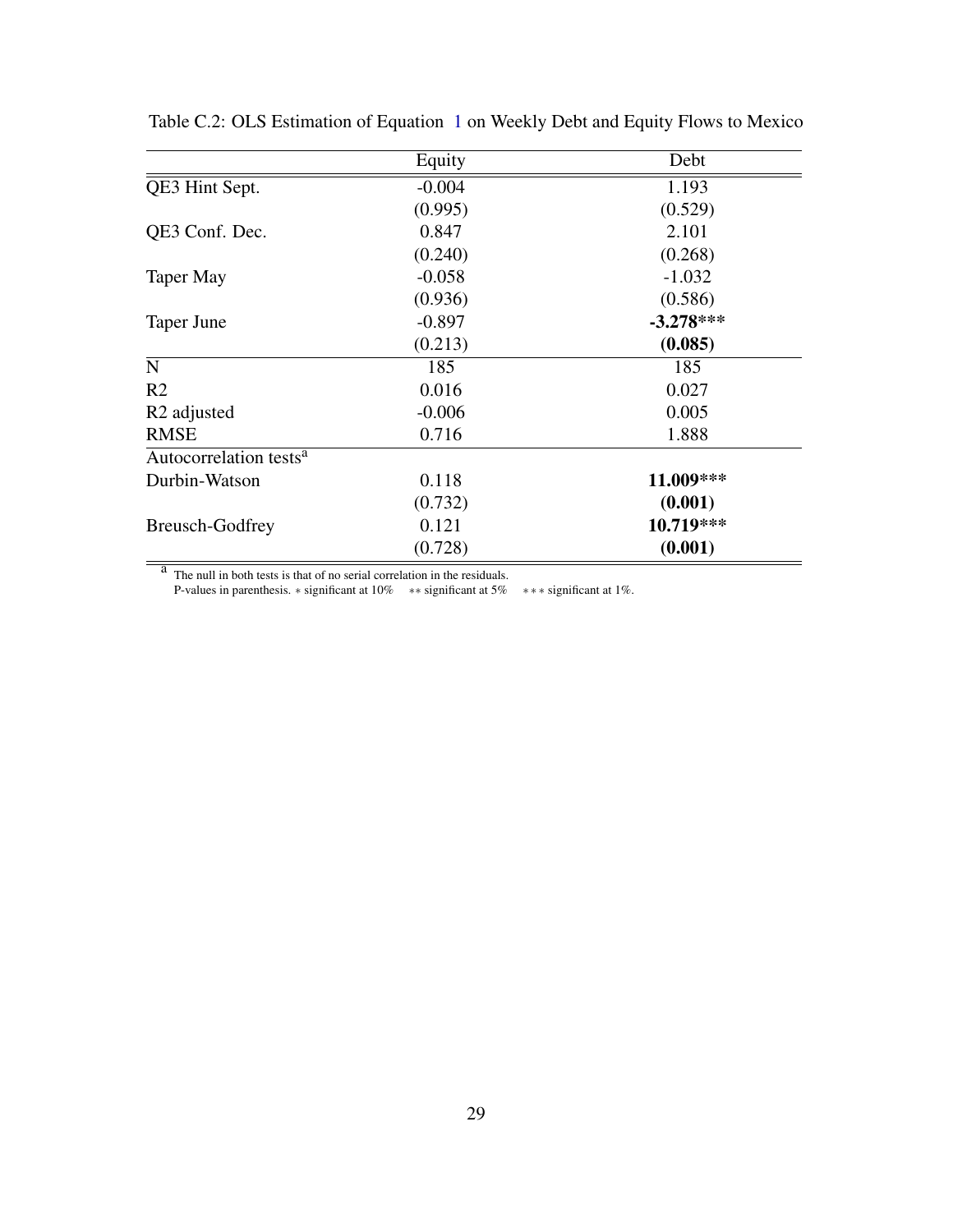# <span id="page-31-0"></span>D Appendix

<span id="page-31-1"></span>

|                | Daily Flows |           |            |            | <b>Weekly Flows</b> |            |            |            |  |
|----------------|-------------|-----------|------------|------------|---------------------|------------|------------|------------|--|
|                |             | Equity    |            | Debt       |                     | Equity     |            | Debt       |  |
| Lags           | $AIC^a$     | $BIC^b$   | <b>AIC</b> | <b>BIC</b> | <b>AIC</b>          | <b>BIC</b> | <b>AIC</b> | <b>BIC</b> |  |
| $\overline{0}$ | $-2.401$    | $-2.399*$ | 0.465      | 0.470      | $-0.669*$           | $-0.652*$  | 1.281      | 1.299      |  |
|                | $-2.407*$   | $-2.396$  | 0.375      | 0.386      | $-0.653$            | $-0.618$   | $1.237*$   | $1.272*$   |  |
| $\overline{2}$ | $-2.405$    | $-2.388$  | 0.350      | $0.366*$   | $-0.642$            | $-0.590$   | 1.243      | 1.296      |  |
| 3              | $-2.401$    | $-2.379$  | 0.351      | 0.373      | $-0.628$            | $-0.558$   | 1.259      | 1.329      |  |
| 4              | $-2.399$    | $-2.371$  | $0.347*$   | 0.374      | $-0.620$            | $-0.532$   | 1.267      | 1.355      |  |
| 5              | $-2.396$    | $-2.363$  | 0.349      | 0.383      | $-0.605$            | $-0.499$   | 1.275      | 1.381      |  |
| 6              | $-2.393$    | $-2.354$  | 0.350      | 0.389      | $-0.589$            | $-0.464$   | 1.291      | 1.416      |  |

Table D.1: Lag Selection Crieteria

a Akaike Information Criterion.

**b** Bayesian Information Criterion.

∗ indicates the number of lags recommended by each criteria.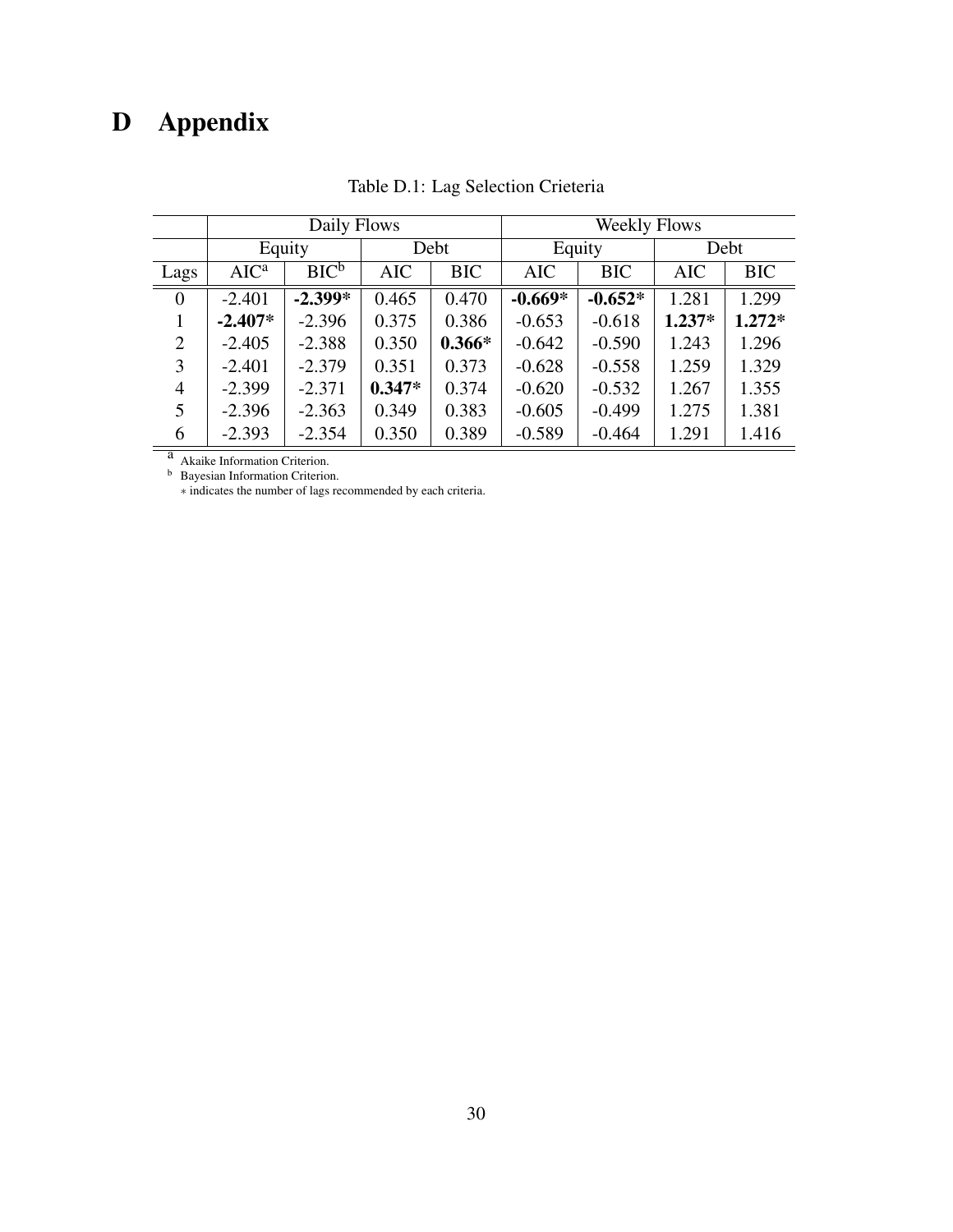## E Appendix

The second method used by [Park and Um](#page-17-1) [\[2016\]](#page-17-1) based on [Chen et al.](#page-15-1) [\[2014\]](#page-15-1), consists on identifying monetary policy events by subtracting information from U.S. Treasury yields with maturities from 1 and up to 30 years. Their method is a modification of [Gurkaynak et al.](#page-16-1) [\[2005,](#page-16-1) [2007b\]](#page-16-2) consisting on subtracting two factors, one correlated to long run expectations of monetary policy representing the portfolio rebalancing channel (called the market factor) and the other with a high correlation to short run developments (called the signal factor).

These factors are the rotated first two principal components of the U.S. Treasury yield obtained from the [Gurkaynak et al.](#page-16-9)  $[2007a]$ <sup>15</sup> The first component is the market factor given its high correlation with yields of 5 or more years of maturity, and the second rotated principal component represents the signal factor due to its high correlation with yields of 5 or less years of maturity, see Figure [E.1.](#page-32-0)

<span id="page-32-0"></span>



*Factor 1 corresponds to the market factor (or portfolio balancing channel), Factor 2 to the signal factor Source: Federal Reserve Bank.*

Once the rotated components are obtained, they are used as regressors in an OLS model of portfolio flows, which may or may not include other explicative variables as in [Chen et al.](#page-15-1) [\[2014\]](#page-15-1). [Park and Um](#page-17-1) [\[2016\]](#page-17-1) estimate this model including only the two rotated components and using

<sup>15</sup>Data can be downloaded from http://www.federalreserve.gov/pubs/feds/2006/200628/200628abs.html.